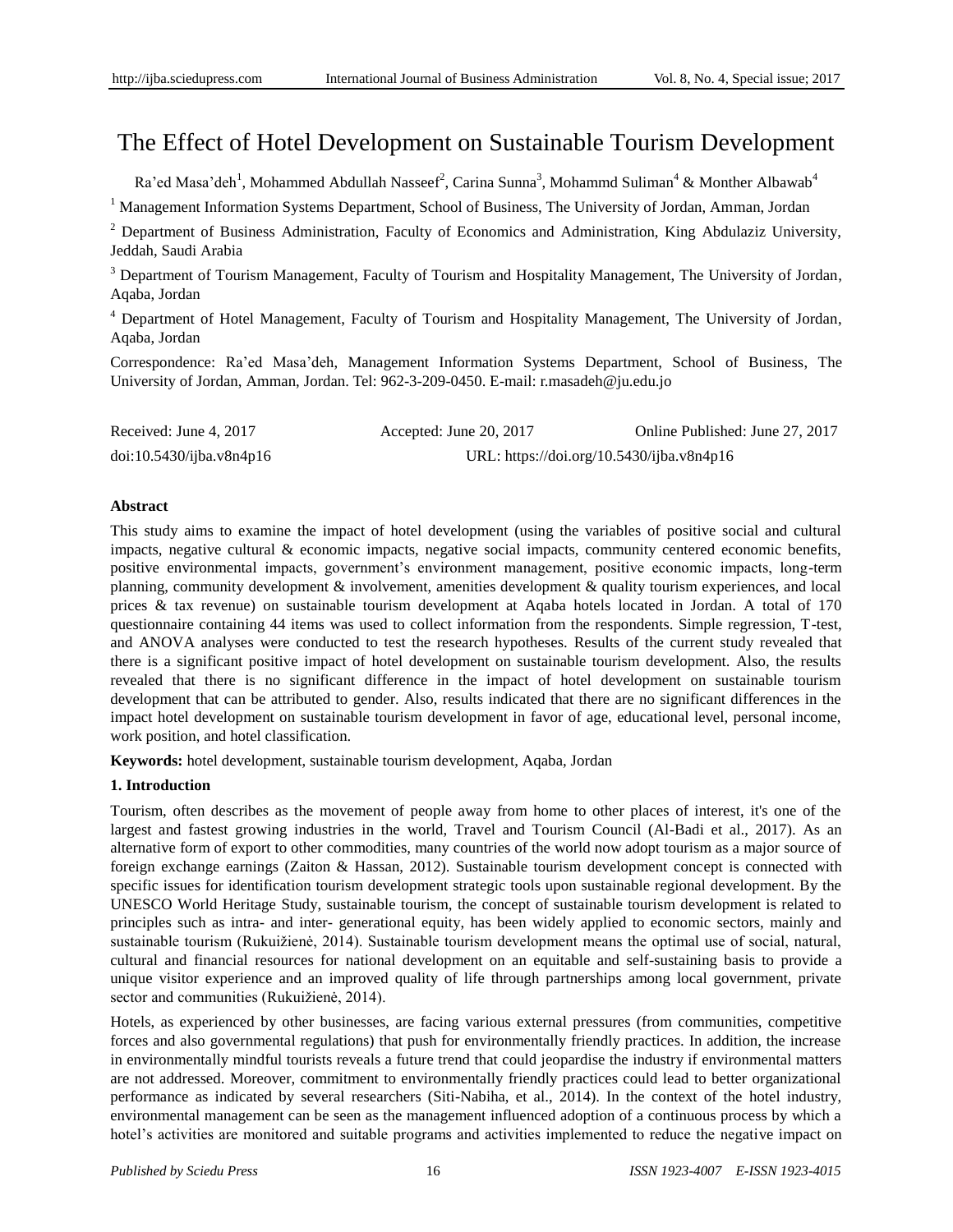the environment (Mensah, 2006). Faulk (2000) declared that the first step towards a total quality environmental management system is the initial situation analysis of the organization's environmental practices to assess operational impacts, current attitudes and communications practices. Environmental practices which drive operations, programs and activities are the essential components in an environmental management system that seeks to protect, enhance and reduce the organization's impact on the environment (Siti-Nabiha, et al., 2014), however, focusing solely on environmental impact is not enough. Tourism should lead to the development of physical, economic and socio-cultural infrastructures that translates into regional development (Gartner, 1996). As such, research on the importance of the environment to the tourism industry is not complete without the inclusion of general development and more particularly, sustainable development issues (Siti-Nabiha, et al., 2014).

Since the early 1900s the concept of sustainability has attracted increasing attention in political, media and investment circles. In Ernst & Young and the GreenBiz Group's recent review of trends in corporate sustainability strategy, for example, it was argued that "over the past two decades corporate sustainability efforts have evolved into a complex and disciplined business imperative focused on customer and stakeholder requirements". Many business leaders have been developing sustainability plans and programs as an increasingly important element of their corporate strategies. A number of factors help to explain this trend (Jones, et al., 2014). The lifestyle of the community"s residents may influence the structural changes within the tourism industry occurring as a result of the ongoing development of tourism, such as changes in the local, social changes and environmental changes. A community that plans and uses tourism as an alternative means of strengthening its economic development must develop sustainable tourism to meet the needs and demands of its residents. The development of sustainable tourism is difficult without the support and participation of the community residents (Lee, 2013).

A new way of thinking about environmental responsibility is having an effect on the behavior of consumers when making purchasing decisions, influencing their reasons for travelling and the final choice of destination and service provider. Some authors highlight the fact that, providing the environmental setting is valued by clients, it becomes a differentiating output. Other authors consider environmental compliance as an element for improving the quality of the product and an attribute of the service provided by firms that has economic value for the consumer (García-Pozo, et al., 2013). A considerable amount of research has been done on sustainable tourism development in developed countries, but less on such development in island destinations. Similarly, local residents" perceptions of tourism development impacts have been examined, but less attention has been paid to the perceptions of tourism industry stakeholders. This study aims to fill some of the gaps in both areas of the literature (Prayag, et al., 2010). Sustainable development has been extensively discussed in tourism sectors because such development can meet the needs of tourists, provide opportunities to enhance economic growth, protect physical locations, and improve the quality of life of residents while enhancing opportunities for the future through the coexistence of tourism development and environmental quality. The United Nations World Tourism Organisation (UNWTO) states that sustainable tourism development should "meet the needs of present tourists and host regions while protecting and enhancing opportunities for the future". It should lead to "the management of all resources in such a way that economic, social and aesthetic needs can be fulfilled while maintaining cultural integrity, essential ecological processes, biological diversity and life support systems" (Prayag, 2010; Lee, 2013).

Based on the researchers" experiences of working as a hotel guest service agent, we noted that there is a huge lack of interest in hotels and sustainable tourism practices, sustainable tourism education and awareness, lack of skills in identification and help to resolve environmental sustainability development challenges and impacts in local communities and hotel workers, managers and owners, lack of focus on the advantages of sustainable tourism management, as well as lack of support and encouragement for sustainable development from central and local governments, public sector, tourism and environmental organizations and business sector itself, also there is no effective implementation to resource management, conservation and long-term planning programs and this leads us to facing a lot of problem in development and sustainability and in order to eliminate them we need to drag owners, employees and local community attention on this problem throw this case study and the survey.

Furthermore, since few hotels that follow the standards of sustainable tourism, lack of full awareness about sustainable tourism in hotels, and lack of concern for the environment, which is an important part in our lives; this study aims to mainstream sustainability into tourism development by demonstrating the economic, environmental and socio-cultural benefits; contribute with biodiversity conservation; sustain of the well being local people; support people and organizational with learning experience; involve the responsible actions on the part of tourists and the tourism industry; and to deliver the products/services primarily to small groups by small-scale businesses.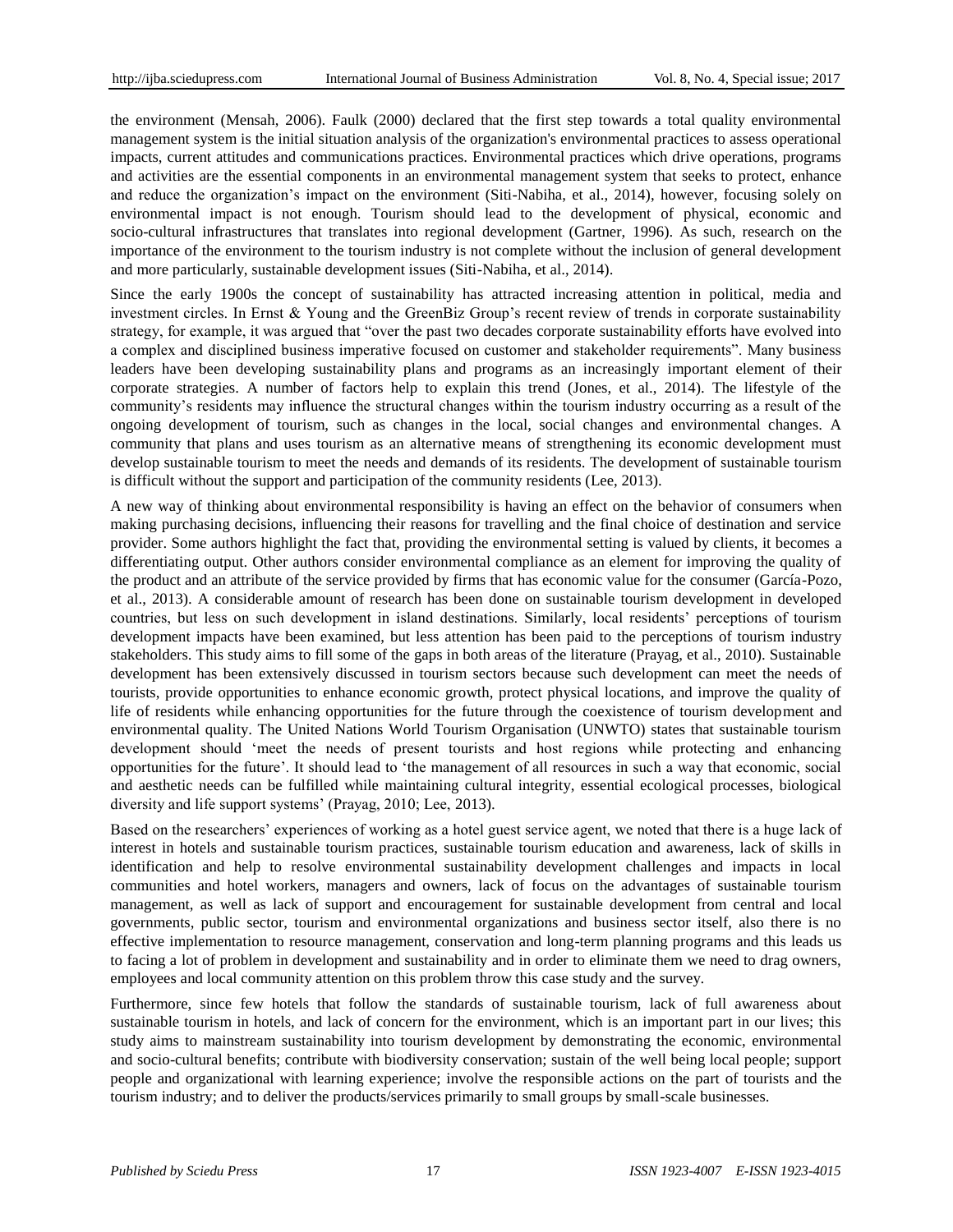# **2. Literature Review**

Tourism industry takes full account of its current and future economic, social and environmental impacts, addressing the needs of visitors, the industry, the environment and host communities. The most clearly declaration about sustainable tourism development concept was explained in 1997 Sustainable Over 170 states agreed to pursue at the United Nations Conference on Environment and Development in Rio de Janeiro in 1992, and possessed new challenges for environmental policy at both European and global level. The European Union and the Council of Europe have developed specific activities in this area. In 1995, the United Nations Environment Program by UNEP in Paris published for the first time a collection of the environmental guidelines in existence throughout the world for the tourist sector. In April 1995, UNESCO held a World Conference on Sustainable Tourism in Lanzarote.

Sustainable development has been extensively discussed in tourism sectors because such development can meet the needs of tourists, provide opportunities to enhance economic growth, protect physical locations, and improve the quality of life of residents while enhancing opportunities for the future through the coexistence of tourism development and environmental quality. Thus, community-based tourism development has become an important tool for sustainable management (Lee, 2013). World Trade Organization (WTO) suggests the definition such as the sustainable tourism development concept could include the regional development dimension in host regions while protecting and enhancing opportunities for it in the future. It is envisaged as leading to management of all resources in such a way that economic, social and aesthetic needs can be fulfilled while maintaining cultural integrity, essential ecological processes and biological diversity and life support systems.

Social exchange theory has been used to assess the support of residents for tourism development. The residents of a community decide whether to become dependent on the benefits and costs of tourism by weighting economic, social, cultural, and environmental concerns. Based on this theory, if the host residents perceive that they are likely to benefit from such exchanges without incurring intolerable costs, then these residents are likely to support and participate in exchanges with visitors and to support additional community-based tourism development (Lee, 2013).

In the context of the hotel industry, environmental management can be seen as the management influenced adoption of a continuous process by which a hotel"s activities are monitored and suitable programs and activities implemented to reduce the negative impact on the environment, declared that the first step towards a total quality environmental management system is the initial situation analysis of the organization's environmental practices to assess operational impacts, current attitudes and communications practices. Environmental practices which drive operations, programs and activities are the essential components in an environmental management system that seeks to protect, enhance and reduce the organization"s impact on the environment (Siti-Nabiha, et al., 2014). However, focusing solely on environmental impact is not enough. Tourism should lead to the development of physical, economic and socio-cultural infrastructures that translates into regional development. As such, research on the importance of the environment to the tourism industry is not complete without the inclusion of general development and more particularly, sustainable development issues. Understanding the impact of tourism on the environment should involve examining multi-disciplined development, and needs to include both social and economic concerns. The implication is that the environment covers a wide range of dimensions and relates not only to social involvement in the local community but also economic issues relating to organizational interactions with customers and other stakeholders (Siti-Nabiha, et al., 2014). In Malaysia, research on environmental management practices in hotels is limited with most studies having a focus on specific areas like environmental awareness and impact, environmental management practices of small and medium sized hotels and elements influencing environmental responsibility. For example, explored the awareness and attitudes of small and medium hotel managers in Kuala Lumpur (Malaysia) towards environmental management. She found that there was a lack of adequate knowledge about environmental management and most hotels did not go beyond practices that reduced their water and energy costs. The lack of environmental actions was due to the perception that such actions might affect the assurance of exceptional service quality and consequently lower guests' satisfaction (Siti-Nabiha, et al., 2014).

The United Nations World Tourism Organization (UNWTO) states that sustainable tourism development should "meet the needs of present tourists and host regions while protecting and enhancing opportunities for the future". It should lead to "the management of all resources in such a way that economic, social and aesthetic needs can be fulfilled while maintaining cultural integrity, essential ecological processes, biological diversity and life support systems'. Therefore, tourism sustainability 'can be viewed as a set of principles, political prescriptions and management methods that establish a path to develop tourism in conjunction with the protection of the environmental, cultural and infrastructural resources of tourist destinations for the future" (Prayag, et al., 2010). Over the years, the concept of sustainable tourism has come to mean many things to many people. The researcher argues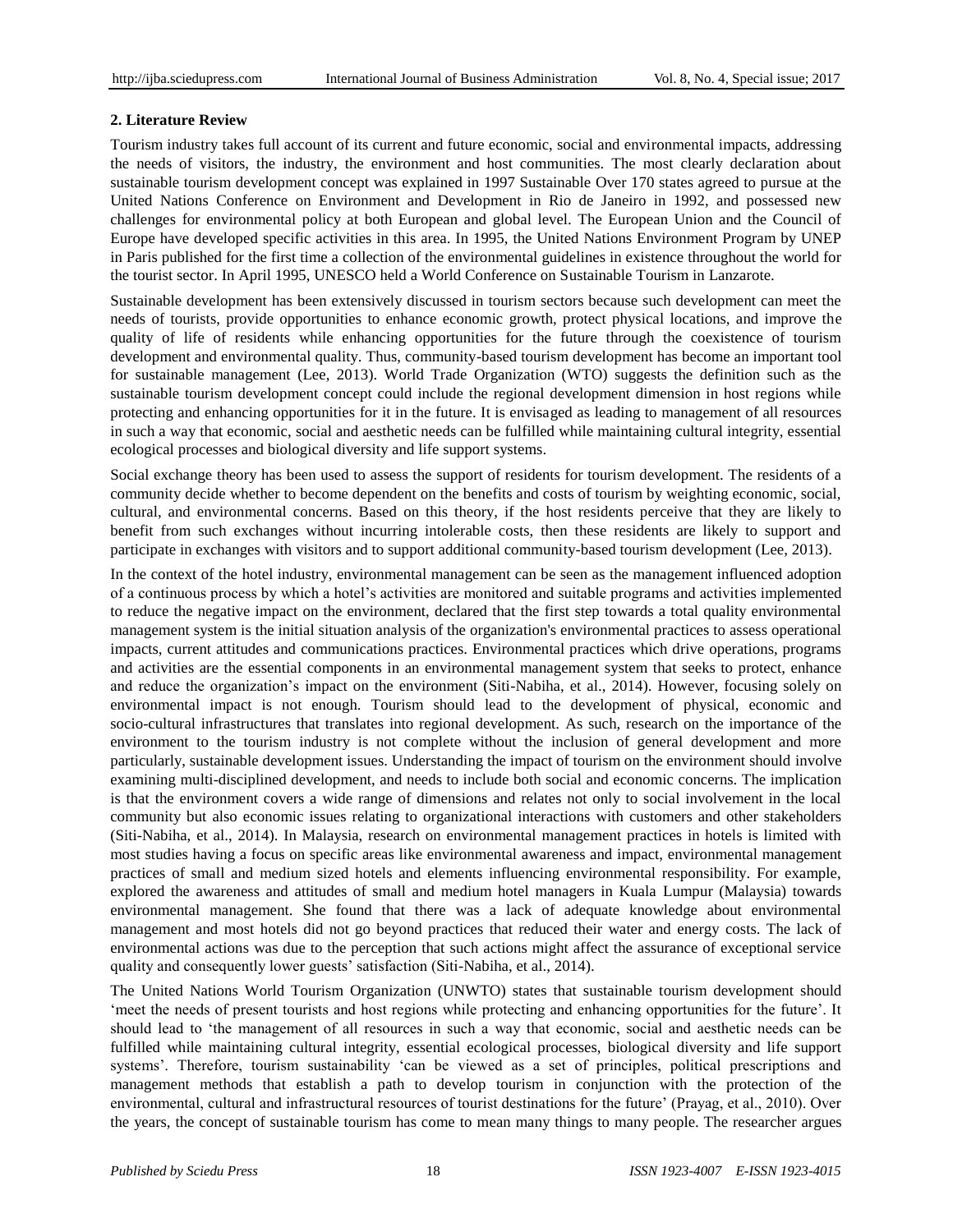that sustainable tourism is an adaptable paradigm allowing for different development pathways and requires adaptation to the specific local conditions and needs. Local people should be given the responsibility for defining their own needs and planning their own course to sustainability. This local context definition of sustainable tourism leads to a development continuum ranging from very strong to very weak sustainable development. Suggests that sustainable tourism must not be a means to compete for resources to sustain tourism but rather it must seek the most appropriate and efficient ways to share resources within an overall development goal. In this way, a holistic approach is taken to tourism development and, through dynamic tourism policies, positive impacts are increased while negative ones are mitigated. In fact, for SIDS, sustainable tourism development should contribute to poverty reduction, income redistribution, betterment of the status of women and children, local mediation, conflict resolution and peace building (United Nations Environment Program. Prayag et al. (2010) argued that the direct and indirect economic benefits of tourism may have many positive social and cultural impacts, including employment, improved standards of living and health, and educational opportunities, promotion of arts and crafts, and environmental awareness in local communities. However, there is underlying social and cultural erosion that happens over time with the appearance of traffic congestion, noise pollution, crime and loss of cultural identity. Consequently, the "Mauritius Strategy 05" recommends greater local community involvement and participation in tourism planning and development. This increased concern for social sustainability, i.e. the ability of a community to absorb visitors for either long or short periods of time without being influenced negatively by people different from themselves, is becoming an increasingly important driver of tourism development. Full community participation is said to occur when communities supply the majority of goods and services to tourists, have considerable input into planning decisions and collectively manage common resources. Also, vital to local communities is responsible behavior on the part of the visitor and the prevention of any form of distortion of the local culture (Prayag, et al., 2010).

In co-operation with the Spanish government, the participants adopted an 18-point charter for sustainable tourism, which had a significant impact. The first example of an international legal instrument can be found in the implementing Protocol on Tourism of the Convention for the Protection of the Alps, which commits the eight Alpine states to the goal of sustainable tourism in the Alpine region (Rukuižienė, 2014). Sustainable tourism development definitely includes the issues connected to the rural development, environmental impacts, cultural and natural heritage, services and infrastructure for tourism as ethnotourism orecotourism, or agrotourism, and alternative activities in countryside (Rukuižienė, 2014).

# **3. Research Methodology**

This section provides the methodology applied in the current study. It consists of the research model, operational definitions of the study"s independent and dependent variables, research hypotheses, besides data collection tool and research population and sample.

# *3.1 Research Model*

The elements of this research are established based on preceding literature, either theoretically or empirically. Indeed, this study used variables that are common in ecotourism literature. Figure 1 represents a model for the study that shows the relationship between the research independent variable, the dependent variable, and the moderating ones.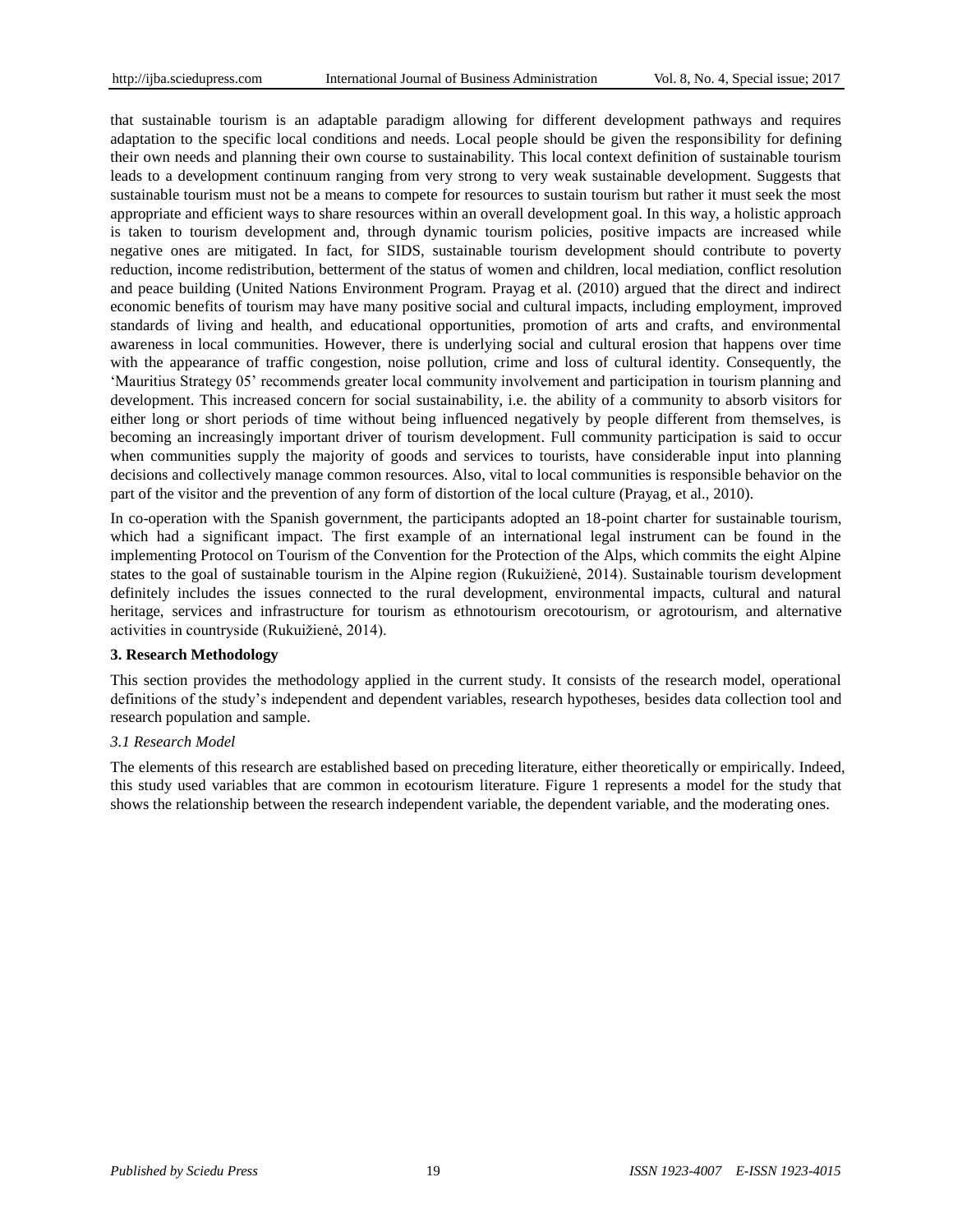

Figure 1. Research Model

# *3.2 Operational Definitions*

Adapted from Prayag, et al. (2010), the current research considers eleven dimensions towards hotel development. These dimensions are positive social and cultural impacts, negative cultural & economic impacts, negative social impacts, community centered economic benefits, positive environmental impacts, government's environment management, positive economic impacts, long-term planning, community development & involvement, amenities development & quality tourism experiences, and local prices & tax revenue; which were measured in the research questionnaire through seven, four, four, four, three, four, four, two, two, three, and two items respectively. Also, sustainable tourism development, the dependent variable, adapted from Lee (2013) and measured through five items.

# *3.3 Research Hypotheses*

In order to test the research model of the impact of hotel development on sustainable tourism development, the study is hypothesized as follows:

H1: There is a statistically significant impact of hotel development on sustainable tourism development.

H2A: There is a significant difference in the impact of hotel development on sustainable tourism development due to gender.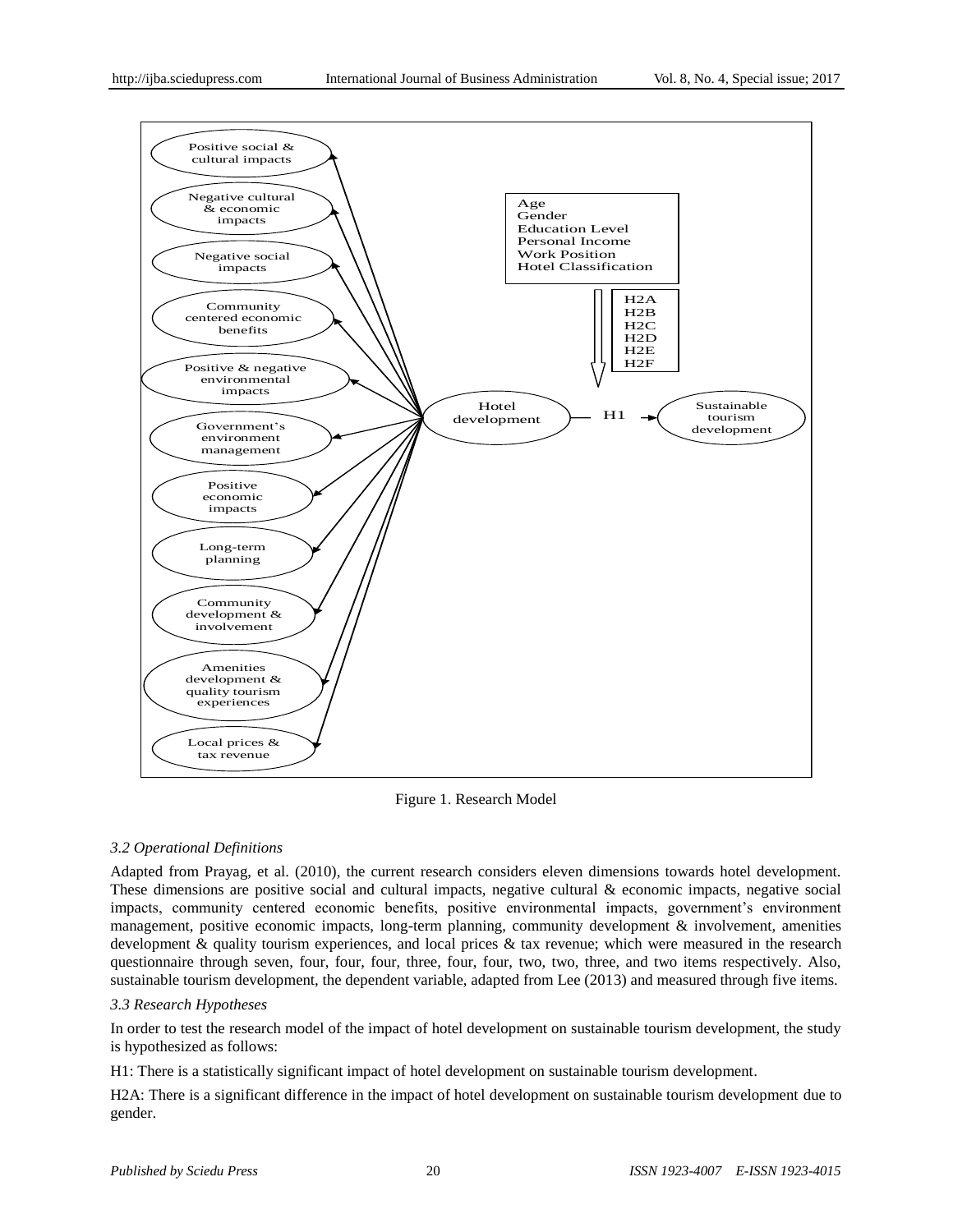H2B: There is a significant difference in the impact of hotel development on sustainable tourism development due to age.

H2C: There is a significant difference in the impact of hotel development on sustainable tourism development due to educational level.

H2D: There is a significant difference in the impact of hotel development on sustainable tourism development due to personal income.

H2E: There is a significant difference in the impact of hotel development on sustainable tourism development due to work position.

H2F: There is a significant difference in the impact of hotel development on sustainable tourism development due to hotel classification.

#### *3.4 Population and Sampling*

The targeted population of this study consisted of all hoteliers involved in decision making that is, top and middle management in Aqaba Jordan. These are individuals most likely to influence a hotel"s orientation towards sustainable practices. The official list of hotels employees supplied by The Ministry of Tourism and Antiquities. In 2015, this list comprised of 2384 hotel employees in Aqaba Jordan, a covering letter and the questionnaire were delivered to all hotels for a member of top management (e.g. CEOs, general manager, financial controller) or middle management (e.g. marketing manager, guest relations manager, room division manager, front office manager). Thus, a convenience sampling technique was conducted. However, 275 survey questionnaires were returned from respondents and considered 170 after eliminating the incomplete ones. The primary data was collected through a drop-and-collect survey technique. The questionnaire consisted of two sections; the first section in questionnaire presents general personal information about a respondent, the gender, age, education level, monthly income, work position and hotel rank. The second section includes questions to measure the extent of the hotel management development of sustainable tourism of Aqaba city.

#### **4. Data Analysis and Results**

In order to explore the impact of hotel development on sustainable tourism development, in which these variables have been measured using 5-points Likert scale that varies between strongly disagree =1 and strongly agree =5; except negative cultural & economic impacts, and negative social impacts were reversed. Also, reliability and validity analyses were conducted; descriptive analysis was used to describe the characteristic of sample and the respondent to the questionnaires besides the independent and dependent variables. Also, simple regression analysis, Independent Samples T-test, and ANOVA test were employed to test the research hypotheses.

# *4.1 Validity and Reliability*

Validity and reliability are two important measures to determine the quality and usefulness of the primary data. Validity is about accuracy and whether the instrument measures what it is intended to measure while reliability is about precision; it is used to check the consistency and stability of the questionnaire. Indeed, the researchers depended on scales and items that were previously developed and used by other researchers with similar interest. Also a draft of the questionnaire was formulated, and then it was reviewed by four academic lecturers –who have a sufficient knowledge and experience in this scope- to insure that each item is measuring what is intended to be measured, and to avoid the ambiguity and complexity in the phrasing of questions. The reliability of the instrument was measured by the Cronbach's alpha coefficient. Further, some scholars (e.g. Bagozzi & Yi, 1988; Creswell, 2009) suggested that the values of all indicators or dimensional scales should be above the recommended value of 0.60. Table 1 represents the results of Cranach"s alpha for the independent and dependent variables. Cronbach"s alpha coefficients of all the tested variables are above 0.60 which suggesting the composite measure is reliable.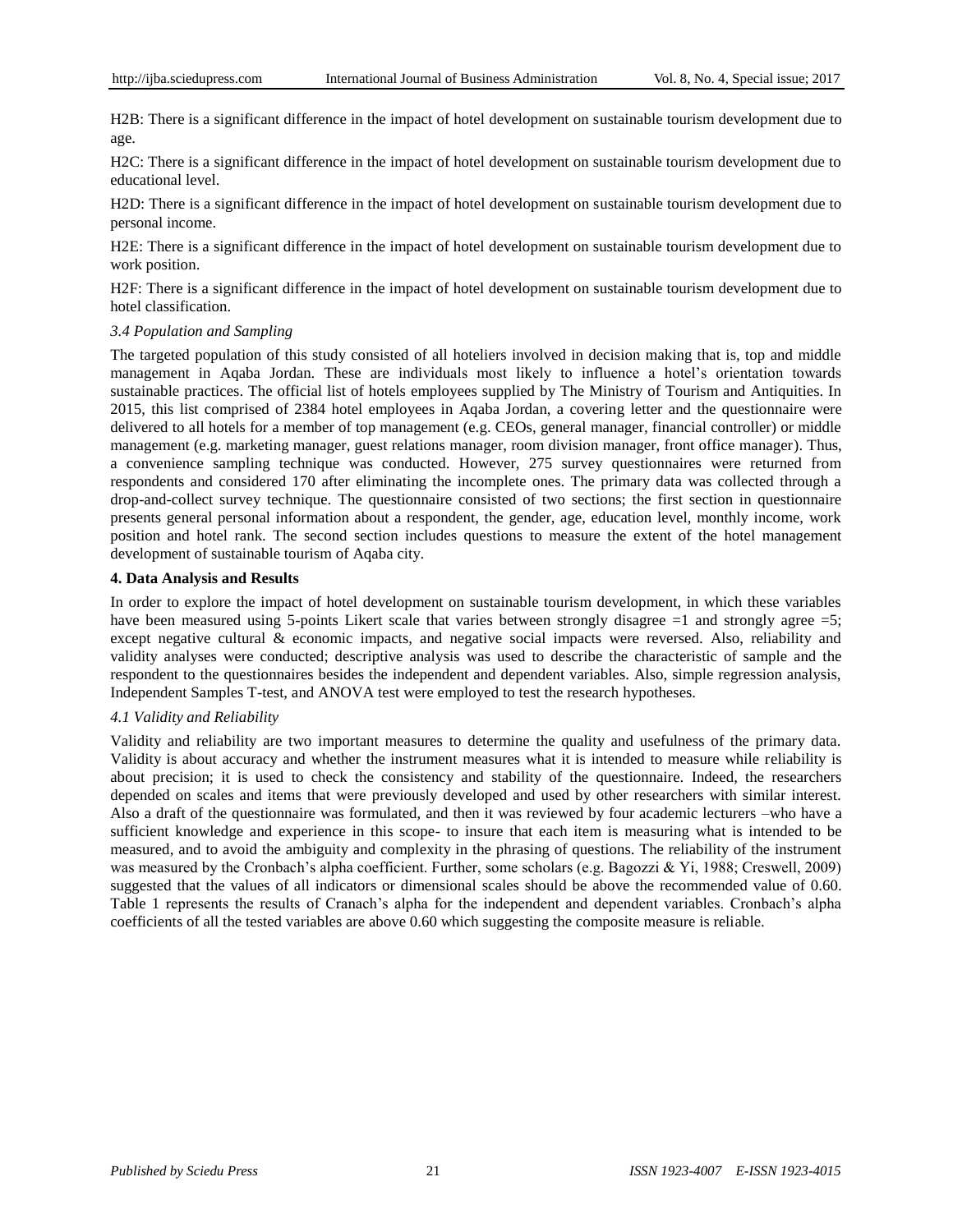Table 1. The Cronbach"s alpha coefficients of study variables

| <b>Variables</b>                                    | <b>Number of items</b> | Cronbach alpha |
|-----------------------------------------------------|------------------------|----------------|
| Positive social and cultural impacts                |                        | 0.769          |
| Negative cultural & economic impacts (Reversed)     | 4                      | 0.709          |
| Negative social impacts (Reversed)                  | 4                      | 0.804          |
| Community centered economic benefits                | 4                      | 0.713          |
| Positive environmental impacts                      | 3                      | 0.752          |
| Government's environment management                 | 4                      | 0.853          |
| Positive economic impacts                           | 4                      | 0.773          |
| Long-term planning                                  | $\mathfrak{D}$         | 0.798          |
| Community development & involvement                 | $\mathfrak{D}$         | 0.836          |
| Amenities development & quality tourism experiences | 3                      | 0.886          |
| Local prices & tax revenue                          | $\mathfrak{D}$         | 0.759          |
| Sustainable tourism development                     | 5                      | 0.864          |

# *4.2 Respondents Demographic Profile*

As indicated in Table 2, the demographic profile of the respondents for this study showed that they are typically males, most of them less than 30 years old, and the majorities hold bachelor degrees, earn more than 500 JD (750\$ per month), most of them directors, and work in three-five star hotels.

Table 2. Description of the respondents' demographic profiles

| Category                    | Category                  | <b>Frequency</b> | Percentage%    |
|-----------------------------|---------------------------|------------------|----------------|
| <b>Gender</b>               | Males                     | 165              | 971            |
|                             | Females                   | 5                | 2.9            |
|                             | Total                     | 170              | 100            |
| Age                         | 18 years - less than 25   | 28               | 16.5           |
|                             | 25 years - less than 30   | 75               | 44.1           |
|                             | 30 years - less than 40   | 58               | 34.1           |
|                             | More than 40 years old    | 9                | 5.3            |
|                             | Total                     | 170              | 100            |
| <b>Education level</b>      | High school               | 33               | 19.4           |
|                             | Diploma                   | 29               | 17.1           |
|                             | Bachelor                  | 108              | 63.5           |
|                             | Master                    | $\overline{0}$   | $\mathbf{0}$   |
|                             | Doctorate                 | $\mathbf{0}$     | $\overline{0}$ |
|                             | Total                     | 170              | 100            |
| Personal income (JD)        | Less than 500             | 20               | 11.8           |
| per month                   | 500- less than 1000       | 101              | 59.4           |
|                             | More than 1000            | 49               | 28.8           |
|                             | Total                     | 170              | 100            |
| <b>Work position</b>        | <b>Head of Department</b> | 61               | 35.8           |
|                             | Director                  | 80               | 47.1           |
|                             | <b>Executive Manager</b>  | 1                | 0.6            |
|                             | Supervisor                | 28               | 16.5           |
|                             | Total                     | 170              | 100            |
| <b>Hotel classification</b> | One Star                  | $\Omega$         | $\Omega$       |
|                             | Two Star                  | $\Omega$         | $\Omega$       |
|                             | Three Star                | 49               | 28.8           |
|                             | Four Star                 | 68               | 40.0           |
|                             | Five Star                 | 53               | 31.2           |
|                             | Total                     | 170              | 100            |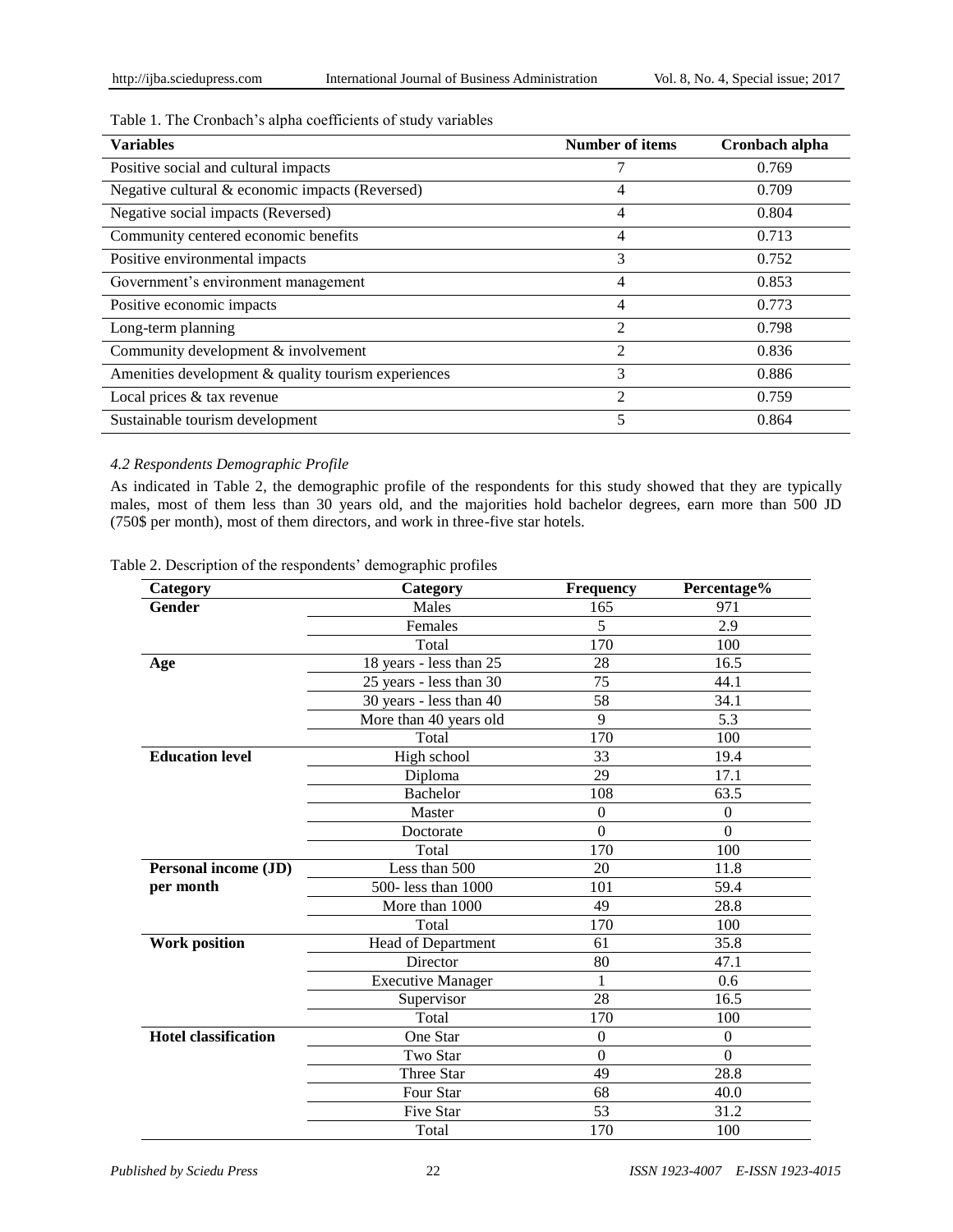# *4.3 Descriptive Analysis*

In order to describe the responses and thus the attitude of the respondents toward each question they were asked in the survey, the mean and the standard deviation were estimated. While the mean shows the central tendency of the data, the standard deviation measures the dispersion which offers an index of the spread or variability in the data (Pallant, 2005; Sekaran & Bougie, 2013). In other words, a small standard deviation for a set of values reveals that these values are clustered closely about the mean or located close to it; a large standard deviation indicates the opposite. The level of each item was determined by the following formula: (highest point in Likert scale - lowest point in Likert scale) / the number of the levels used  $= (5-1) / 5 = 0.80$ , where 1-1.80 reflected by "very low", 1.81-2.60 reflected by "low", 2.61-3.40 reflected by "moderate", 3.41-4.20 reflected by "high", and 4.21-5 reflected by "very high". Then the items were being ordered based on their means. Tables 3 and 4 show the results.

| Type of<br><b>Variable</b>          | <b>Variables</b>                                    | <b>Mean</b> | <b>Standard Deviation</b> | <b>Level</b> |
|-------------------------------------|-----------------------------------------------------|-------------|---------------------------|--------------|
| Independent<br><b>Variables</b>     | <b>Hotel development</b>                            | 3.60        | 0.83                      | High         |
|                                     | Positive social and cultural impacts                | 3.68        | 0.83                      | High         |
|                                     | Negative cultural & economic impacts (Reversed)     | 2.05        | 0.86                      | Low          |
|                                     | Negative social impacts (Reversed)                  | 1.94        | 0.82                      | Low          |
|                                     | Community centered economic benefits                | 3.98        | 0.81                      | High         |
|                                     | Positive environmental impacts                      | 3.90        | 0.89                      | High         |
|                                     | Government's environment management                 | 4.02        | 0.89                      | High         |
|                                     | Positive economic impacts                           | 4.03        | 0.88                      | High         |
|                                     | Long-term planning                                  | 4.01        | 0.87                      | High         |
|                                     | Community development & involvement                 | 3.95        | 0.89                      | High         |
|                                     | Amenities development & quality tourism experiences | 3.96        | 0.85                      | High         |
|                                     | Local prices & tax revenue                          | 4.02        | 0.88                      | High         |
| <b>Dependent</b><br><b>Variable</b> | Sustainable tourism development                     | 4.03        | 0.92                      | High         |

Table 3. Overall mean and standard deviation of the study"s variables

As presented in Table 3, data analysis results have shown hotel development in Aqaba hotels is applied to a high level in which the mean score is 3.60. Further, sustainable tourism development does exist highly to a greater extent which the mean score is 4.03. Table 4 demonstrates the mean, standard deviations, level, and order scores for resident attitudes towards ecotourism benefits items for each variable.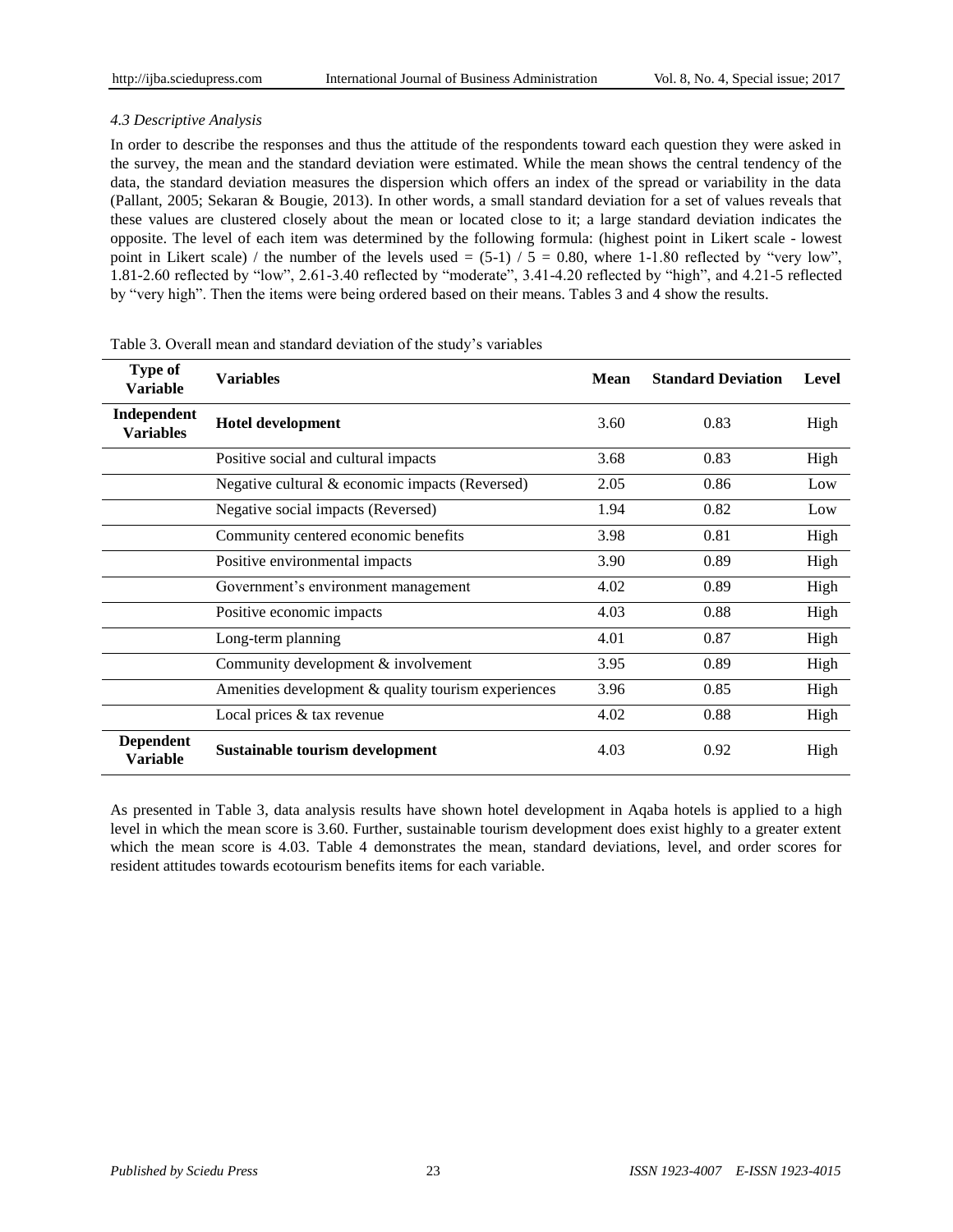Table 4. Mean and standard deviation of the study"s variables

| <b>Positive social and cultural impacts</b>                                                                                           | Mean        | <b>SD</b> | Level        | Order          |
|---------------------------------------------------------------------------------------------------------------------------------------|-------------|-----------|--------------|----------------|
| Hotel development should encourage government to improve roads and other public<br>facilities to maintain a high standard for tourism | 3.99        | 0.81      | High         | 3              |
| Hotel development should encourage local communities to develop a variety of<br>cultural activities                                   | 3.97        | 0.84      | High         | 4              |
| Hotel development should encourage a closer cultural exchange between tourists and<br>local communities                               | 4.01        | 0.85      | High         | $\overline{2}$ |
| Hotel development should encourage local communities to strengthen their cultural<br>identity                                         | 4.03        | 0.86      | High         | $\mathbf{1}$   |
| Hotel development should provide incentive for local communities to conserve<br>natural resources                                     | 3.88        | 0.90      | High         | 6              |
| Hotel development should provide incentives for locals to preserve their local culture                                                | 3.95        | 0.83      | High         | 5              |
| Proper hotel development requires that wild life and natural habitat be protected at<br>all times                                     | 2.98        | 0.82      | Mode<br>rate | $\overline{7}$ |
| Negative cultural & economic impacts (Reversed)                                                                                       | <b>Mean</b> | <b>SD</b> | Level        | Order          |
| Hotel development may change the culture of some communities                                                                          | 2.00        | 0.82      | Low          | 2              |
| Hotel development may negatively affect local communities' way of life                                                                | 2.15        | 0.87      | Low          | 4              |
| Hotel development may put more pressure on local services such as public utilities<br>and roads                                       | 2.13        | 0.92      | Low          | 3              |
| Hotel development makes beaches unpleasantly overcrowded for local residents                                                          | 1.94        | 0.78      | Low          | 1              |
| <b>Negative social impacts (Reversed)</b>                                                                                             | <b>Mean</b> | <b>SD</b> | <b>Level</b> | Order          |
| Hotel development is likely to increase crime rate in a local area                                                                    | 1.96        | 0.83      | Low          | 3              |
| Hotel development is likely to result in traffic congestion in a local area                                                           | 2.01        | 0.80      | Low          | 4              |
| Hotel development is likely to lead to more vandalism in an area                                                                      | 1.92        | 0.87      | Low          | $\overline{c}$ |
| Hotel development is likely to result in more noise and pollution                                                                     | 1.89        | 0.87      | Low          | 1              |
| <b>Community centered economic benefits</b>                                                                                           | Mean        | <b>SD</b> | <b>Level</b> | Order          |
| Hotels should be required to obtain half their goods and services from within the<br>local community                                  | 4.10        | 0.82      | High         | $\mathbf{1}$   |
| Hotels should hire at least half their employees within the local community                                                           | 3.94        | 0.84      | High         | 3              |
| Hotels must contribute to community improvement funds                                                                                 | 4.02        | 0.80      | High         | 2              |
| Hotel development should provide more income for local population and local<br>communities                                            | 3.88        | 0.80      | High         | 4              |
| <b>Positive environmental impacts</b>                                                                                                 | Mean        | <b>SD</b> | Level        | Order          |
| Government should further encourage hotel developers to protect community<br>environment and natural resources                        | 3.89        | 0.87      | High         | 2              |
| Government should control tourism development, including hotel development, to<br>limit environmental degradation                     | 3.79        | 0.92      | High         | 3              |
| Hotel development should be in harmony with natural and cultural environment                                                          | 4.05        | 0.79      | High         | 1              |
| Government's environment management                                                                                                   | <b>Mean</b> | <b>SD</b> | Level        | Order          |
| Government and hoteliers should encourage a more integrative approach to<br>environmental quality enhancement of the destination      | 4.06        | 0.82      | High         | 2              |
| Government and hoteliers should further strengthen efforts for environmental<br>conservation                                          | 4.09        | 0.79      | High         | $\mathbf{1}$   |
| More stringent regulatory environmental standards are needed to reduce negative<br>impacts of hotel development                       | 4.02        | 0.81      | High         | 3              |
| Government should ensure that positive environmental ethics should be practiced by                                                    | 3.94        | 0.78      | High         | $\overline{4}$ |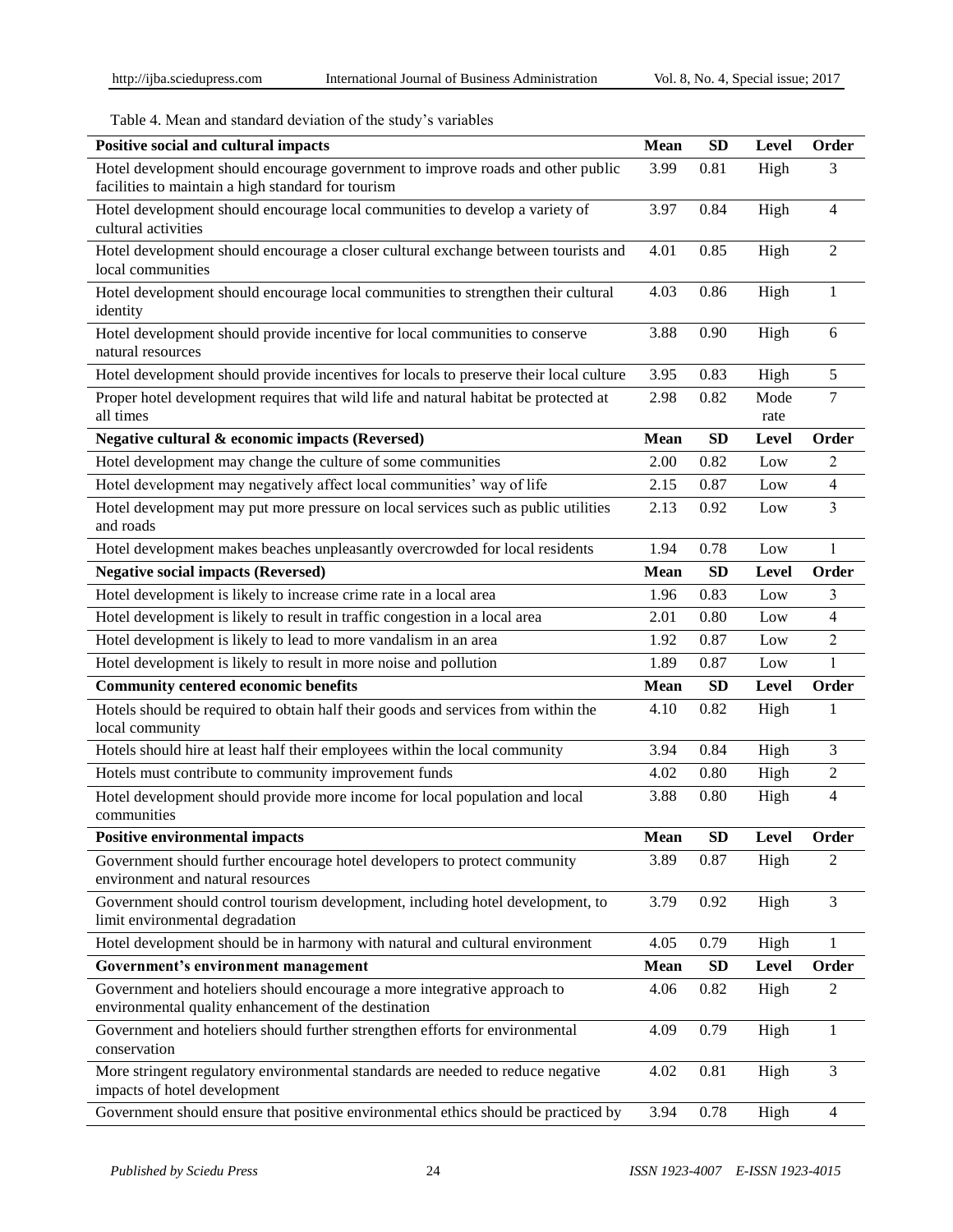| all tourism stakeholders                                                                                                        |             |            |              |                |
|---------------------------------------------------------------------------------------------------------------------------------|-------------|------------|--------------|----------------|
| <b>Positive economic impacts</b>                                                                                                | Mean        | <b>SD</b>  | <b>Level</b> | Order          |
| Hoteliers must embrace the values of community residents                                                                        | 4.00        | 0.82       | High         | 3              |
| Hotel development should create more business for local people and<br>small/medium-sized businesses                             | 4.09        | 0.82       | High         | $\mathbf{1}$   |
| Hotel development should attract more investment for local communities                                                          | 3.98        | 0.82       | High         | 4              |
| Hotel development should create more jobs for local population and local<br>communities                                         | 4.05        | 0.86       | High         | $\overline{2}$ |
| Long-term planning                                                                                                              | <b>Mean</b> | ${\bf SD}$ | Level        | Order          |
| I think we need to take a long-term view when planning destination tourism<br>development                                       | 3.99        | 0.80       | High         | $\overline{2}$ |
| I believe that successful management of tourism growth requires advanced planning<br>strategy                                   | 4.04        | 0.82       | High         | $\mathbf{1}$   |
| Community development & involvement                                                                                             | <b>Mean</b> | SD         | Level        | Order          |
| It is not appropriate when tourism development, e.g. hotel development decisions,<br>does not involve everyone in the community | 4.04        | 0.91       | High         | 1              |
| For successful tourism development, including hotels, full community participation<br>and involvement is required               | 3.88        | 0.73       | High         | $\overline{2}$ |
|                                                                                                                                 |             |            |              |                |
| Amenities development & quality tourism experiences                                                                             | <b>Mean</b> | <b>SD</b>  | Level        | Order          |
| Hotel development should provide incentives for government and local communities<br>to restore historical buildings             | 3.95        | 0.81       | High         | $\overline{2}$ |
| Hotel development should encourage development of more recreational facilities for<br>local residents and visitors              | 4.04        | 0.87       | High         | $\mathbf{1}$   |
| The tourism industry, particularly hotels, must ensure future good quality tourism<br>experiences                               | 3.91        | 0.79       | High         | 3              |
| Local prices & tax revenue                                                                                                      | <b>Mean</b> | <b>SD</b>  | Level        | Order          |
| Hotel development may increase the price of goods and services in an area                                                       | 3.98        | 0.83       | High         | $\overline{2}$ |
| Hotel development should create additional tax revenues from tourists for local<br>government                                   | 4.08        | 0.79       | High         | $\mathbf{1}$   |
| <b>Sustainable tourism development</b>                                                                                          | <b>Mean</b> | <b>SD</b>  | Level        | Order          |
| I support the development of community-based sustainable tourism initiatives                                                    | 4.11        | 0.80       | High         | 1              |
| I participate in sustainable tourism-related plans and development                                                              | 3.98        | 0.85       | High         | $\overline{4}$ |
| I participate in cultural exchanges between local residents and visitors                                                        | 4.08        | 0.90       | High         | 3              |
| I cooperate with tourism planning and development initiatives                                                                   | 4.10        | 0.87       | High         | $\overline{2}$ |

#### *4.4 Hypotheses Testing Results*

The current research is mainly seeking to investigate the impact of hotel development on sustainable tourism development in Aqaba hotels in Jordan. Consequently, in order to test the main hypothesis developed for this study, a simple regression technique was used as demonstrated in Table 5.

Table 5. Regression analysis: Sustainable tourism development as dependent variable

| Dependent variable              |       | D4    |         | $\mathrm{Sig}(f)$ |       |       | Sig (t             |
|---------------------------------|-------|-------|---------|-------------------|-------|-------|--------------------|
| Sustainable tourism development | 0.540 | 0.291 | 152.334 | 0.000a            | 0.362 | 5.003 | 0.000 <sub>b</sub> |

a. Predictors: (Constant), Hotel development

b. Dependent variable: Sustainable tourism development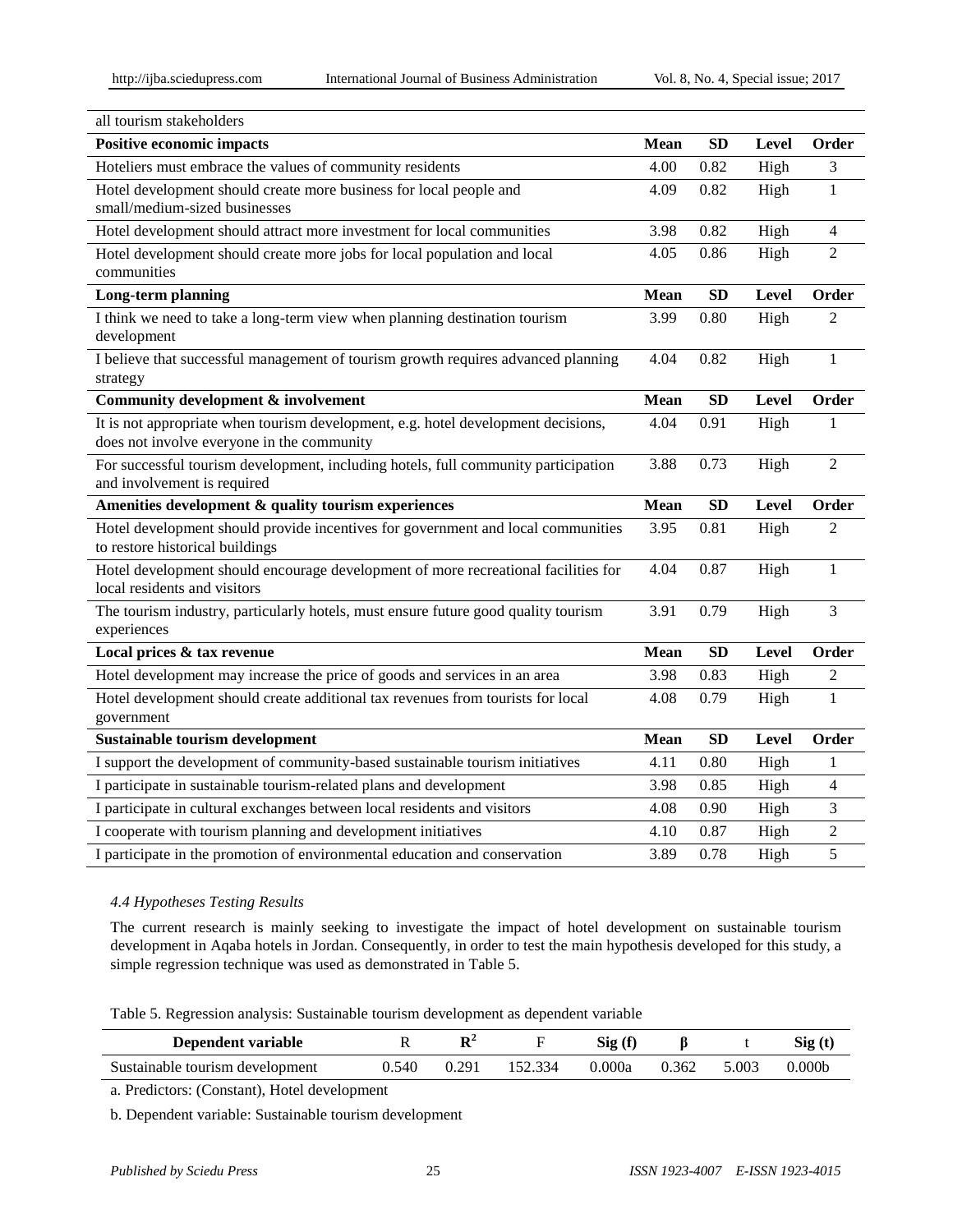Refer to Table 5 the correlation coefficient  $R = 0.540$  indicates that there is a positive correlation between hotel development and sustainable tourism development. The R2 indicated the generalizability of the model. It allows us to generalize the results taken from the respondents to the whole population. In this case it equals 0.291. The results showed that F-ratio for these data is equal to 152.334, which is statistically significant at  $p<0.05$ . Therefore, we conclude that there is a statistically significant effect of hotel development on sustainable tourism development. The β indicates the contribution of the predictor (i.e. the independent variable) to the model. Table 5 shows the standardized coefficients for the hotel development. The value of  $\beta$  is 0.362, which does have a significant effect on sustainable tourism development.

Hypotheses H2A, H2B, H2C, H2D, H2E, and H2F argued that there is a significant difference in the impact of hotel development on sustainable tourism development due to gender, age, educational level, personal income, work position, and hotel classification. Independent Samples T-test was employed in order to investigate if there any significant differences in the impact of hotel development on sustainable tourism development that can be attributed to gender. Also, ANOVA test was employed to examine if there any significant differences in the impact hotel development on sustainable tourism development that can be attributed to age, educational level, personal income, work position, and hotel classification. Results of T-test, shown in Table 6, indicated that there is no significant difference in the impact of hotel development on sustainable tourism development that can be attributed to gender. In addition, results of ANOVA tests, shown in Tables 7-11, indicated that there are no significant differences in the impact hotel development on sustainable tourism development in favor of age, educational level, personal income, work position, and hotel classification.

|                                    | <b>Male</b><br>Female |             |           |               |             |           |       |         |       |
|------------------------------------|-----------------------|-------------|-----------|---------------|-------------|-----------|-------|---------|-------|
| <b>Variables</b>                   | N                     | <b>Mean</b> | Std. Dev. | N             | <b>Mean</b> | Std. Dev. | т     | df      | Sig.  |
| Sustainable tourism<br>development | 165                   | 4.0384      | 0.35000   | $\mathcal{L}$ | 4.0667      | 0.25276   | 0.179 | 168.478 | 0.858 |

Table 6. T-test of hotel development on sustainable tourism development due to gender

| Table 7. ANOVA Analysis hotel development on sustainable tourism development due to age |  |  |  |
|-----------------------------------------------------------------------------------------|--|--|--|
|                                                                                         |  |  |  |

| <b>Variables</b>                   |                          | Sum of<br><b>Squares</b> | Df  | <b>Mean</b><br><b>Square</b> |       | Sig.  |
|------------------------------------|--------------------------|--------------------------|-----|------------------------------|-------|-------|
| Sustainable tourism<br>development | <b>Between</b><br>Groups | 0.081                    |     | 0.027                        | 0.220 | 0.882 |
|                                    | Within<br>Groups         | 20.269                   | 166 | 0.122                        |       |       |
|                                    | Total                    | 20.350                   | 169 |                              |       |       |

| Table 8. ANOVA Analysis hotel development on sustainable tourism development due to educational level |  |  |
|-------------------------------------------------------------------------------------------------------|--|--|
|                                                                                                       |  |  |

| <b>Variables</b>    |                | Sum of         | Df  | <b>Mean</b>   | F     | Sig.  |
|---------------------|----------------|----------------|-----|---------------|-------|-------|
|                     |                | <b>Squares</b> |     | <b>Square</b> |       |       |
| Sustainable tourism | <b>Between</b> | 0.066          | 2   | 0.033         | 0.270 | 0.764 |
| development         | Groups         |                |     |               |       |       |
|                     | Within         | 20.284         | 167 | 0.121         |       |       |
|                     | Groups         |                |     |               |       |       |
|                     | Total          | 20.350         | 169 |               |       |       |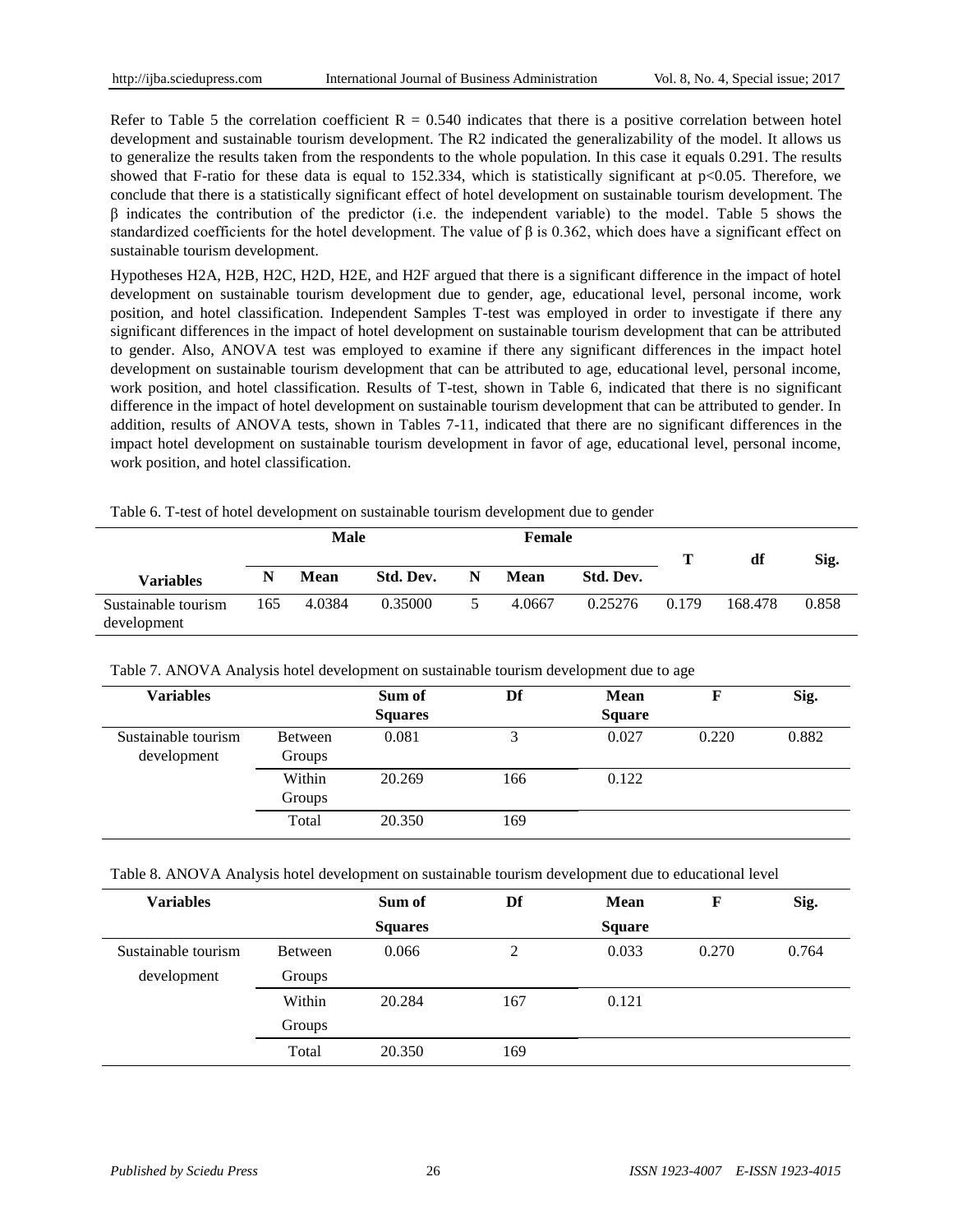| <b>Variables</b>                   |                   | Sum of<br><b>Squares</b> | Df  | <b>Mean</b><br><b>Square</b> |       | Sig.  |
|------------------------------------|-------------------|--------------------------|-----|------------------------------|-------|-------|
| Sustainable tourism<br>development | Between<br>Groups | 0.089                    |     | 0.044                        | 0.366 | 0.694 |
|                                    | Within<br>Groups  | 20.261                   | 167 | 0.121                        |       |       |
|                                    | Total             | 20.350                   | 169 |                              |       |       |

|  |  | Table 9. ANOVA Analysis hotel development on sustainable tourism development due to personal income |  |  |
|--|--|-----------------------------------------------------------------------------------------------------|--|--|
|  |  |                                                                                                     |  |  |

|  |  | Table 10. ANOVA Analysis hotel development on sustainable tourism development due to work position |  |
|--|--|----------------------------------------------------------------------------------------------------|--|
|  |  |                                                                                                    |  |

| <b>Variables</b>                   |                          | Sum of         | Df  | <b>Mean</b>   | F     | Sig.  |
|------------------------------------|--------------------------|----------------|-----|---------------|-------|-------|
|                                    |                          | <b>Squares</b> |     | <b>Square</b> |       |       |
| Sustainable tourism<br>development | <b>Between</b><br>Groups | 0.378          |     | 0.126         | 1.048 | 0.373 |
|                                    | Within<br>Groups         | 19.971         | 166 | 0.120         |       |       |
|                                    | Total                    | 20.350         | 169 |               |       |       |

Table 11. ANOVA Analysis hotel development on sustainable tourism development due to hotel classification

| <b>Variables</b>                   |                   | Sum of         | Df  | <b>Mean</b>   | F     | Sig.  |
|------------------------------------|-------------------|----------------|-----|---------------|-------|-------|
|                                    |                   | <b>Squares</b> |     | <b>Square</b> |       |       |
| Sustainable tourism<br>development | Between<br>Groups | 0.007          |     | 0.004         | 0.030 | 0.971 |
|                                    | Within<br>Groups  | 20.342         | 167 | 0.122         |       |       |
|                                    | Total             | 20.350         | 169 |               |       |       |

# **5. Discussion and Conclusions**

Sustainable tourism development concept is connected with specific issues for identification tourism development strategic tools upon sustainable regional development. According to the UNESCO, the concept of sustainable tourism development is related to principles such as intra- and inter- generational equity, has been widely applied to economic sectors, mainly and sustainable tourism. Sustainable tourism development means the optimal use of social, natural, cultural and financial resources for national development on an equitable and self-sustaining basis to provide a unique visitor experience and an improved quality of life through partnerships among local government, private sector and communities (Rukuižienė, 2014).

The direct and indirect economic benefits of tourism can also generate positive social and cultural impacts as it can serve as a supportive force for peace, foster pride in cultural traditions and help avoid urban relocation by creating local jobs including improved standards of living and health, and educational opportunities, promotion of arts and crafts, and environmental awareness in local communities. However, changes often occur in community structure, family relationships, collective traditional life styles, ceremonies and morality and the appearance of traffic congestion, noise pollution, crime and loss of cultural identity (Wilkinson, 2007; Prayag, et al., 2010).

Tourism has a variety of economic impacts and economic benefits. It is generally accepted that tourism provides considerable economic benefits, such as foreign exchange earnings, employment generation for locals, investment opportunities, tax revenues for government and hotel development and tourism impacts development of small and medium enterprises for countries, regions and communities but among its notable negative economic impacts are dependence on leakage, infrastructure cost, increase in price and seasonal character for jobs. The most direct effects occur within the primary tourism sectors -lodging, restaurants, transportation, amusements, and retail trade. Through secondary effects, tourism affects most sectors of the economy. An economic impact analysis of tourism activity normally focuses on changes in sales, income, and employment in a region resulting from tourism activity. Tourism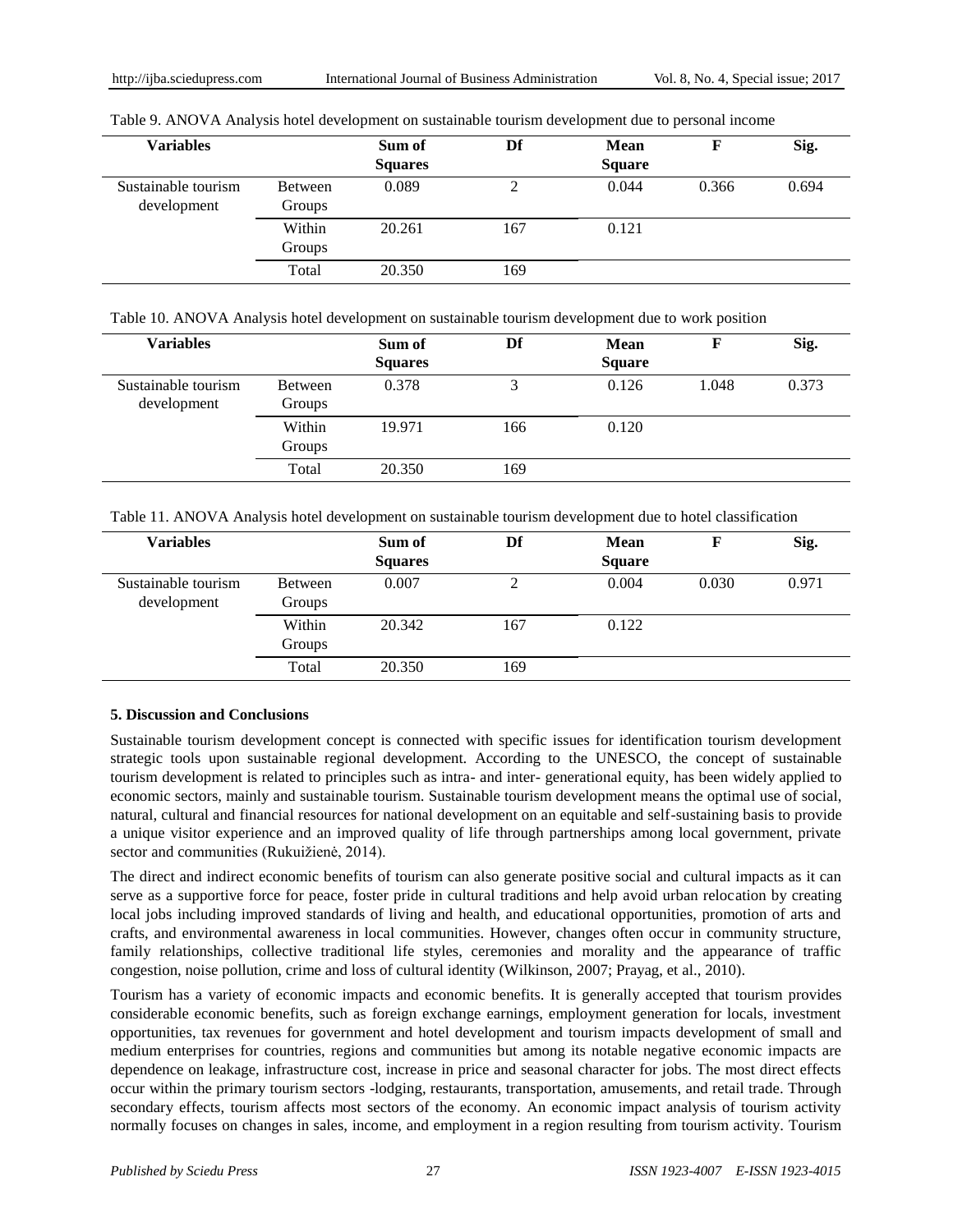development can put pressure on natural resources when it increases consumption in areas where resources are already scarce, negative impacts from tourism occur when the level of visitor use is greater than the environment's ability to cope with this use within the acceptable limits of change. Uncontrolled conventional tourism poses potential threats to many natural areas around the world. It can put enormous pressure on an area and lead to impacts such as soil erosion, increased pollution, discharges into the sea, natural habitat loss, increased pressure on endangered species and heightened vulnerability to forest fires. It often puts a strain on water resources, and it can force local populations to compete for the use of critical resources. In order to minimize the negative impacts local governments, tourism and environmental organizations and business sector itself should be familiar with environmental resource management system and the carrying capacity system.

Community involvement describes the extent to which residents are involved in sharing issues about their lives with their communities. Several studies have assessed the support of the host residents for tourism development with a focus on the extent to which these residents are involved in tourism community involvement can be argued as a critical factor in the development of community based tourism. Indeed, community participation plays a significant role in the sustainable development of community-based tourism because community participation can increase the value of a community by enhancing the positive effects of tourism and reducing its negative effects. Tourism studies indicate that engaging the local community in management and decision making can convince the community of the need to integrate tourism into the local economy indicated that the involvement of the community in tourism provides more opportunities for the host residents to benefit from tourism development. Last but not least sustainability is attracting and increasing attention within the global hotel industry, but there are marked variations in the volume and the detail of the data and information posted by the top hotel chains. Although the majority of the leading hotel chains claim strong commitments to sustainability, several of them also recognize, either explicitly or implicitly, that they are at the beginning of what may be a lengthy and arduous journey, and as such a range of issues merit discussion. Firstly, the way in which the world"s leading hotel chains construct their definitions of sustainability merits attention. These definitions can be interpreted as being developed around efficiency and a commitment to securing competitive advantage within the marketplace, and they reflect business demands rather than fundamental concerns for sustainability or for the maintenance and enhancement of natural eco systems. While a number of the top hotel chains" environmental commitments are designed to reduce natural resource consumption, for example, they also produce cost savings. At the same time, commitments to staff development programmers and to diversity in the workplace encourage stability and loyalty amongst the workforce. Secondly, given the range of sustainability commitments being pursued by the leading hotel chains, it can be difficult to align various targets and goals. At the corporate level, individual hotel, managers who are looking to deliver on business deadlines and targets may, if facing problems with scheduling staff, demand that employees work hours and days that are not consistent with their work life balance or refuse to allow employees to attend staff development programmers and finally, there are issues concerning the way the world"s leading hotel chains report on and provide information on sustainability. Generally, the accent is on providing a simple narrative of sustainability commitments and achievements. Sometimes such narratives are illustrated with simple statistics and case studies, and photographs and simple diagrams are widely used to illustrate general themes.

To sum up, this study aimed to identify the impact of hotel development on sustainable tourism development. Results of T-test, shown in Table 6, indicated that there is no significant difference in the impact of hotel development on sustainable tourism development that can be attributed to gender. In addition, results of ANOVA tests, shown in Tables 7-11, indicated that there are no significant differences in the impact hotel development on sustainable tourism development in favor of age, educational level, personal income, work position, and hotel classification it also indicated that hoteliers acknowledge that hotel development can have negative environmental impacts, but they also believe that government and the private sector should share the role of managing such impacts. To promote sustainable tourism development in the hotel industry may therefore require more public and private sector partnerships, initiatives and sharing of best practices among hotel companies the findings show high levels of agreement with statements such as government and hoteliers should further should encourage and strengthen efforts for environmental conservation. Therefore, a shared role between private sector, with governments and direct control of hotels, tends to be the most appropriate solution for environmental protection and sustainable tourism development but tests showed that in Table 3 there is a low means of negative social cultural and economic impacts hoteliers disagreed that hotel development can have negative social impacts and negative economic impacts of hotel development this can be explained by the fact that tourism has contributed significantly to the economic development hoteliers are therefore more inclined to perceive positive than negative economic impacts. As for their neutral perceptions of negative cultural impacts, this should be considered along with the disagreement levels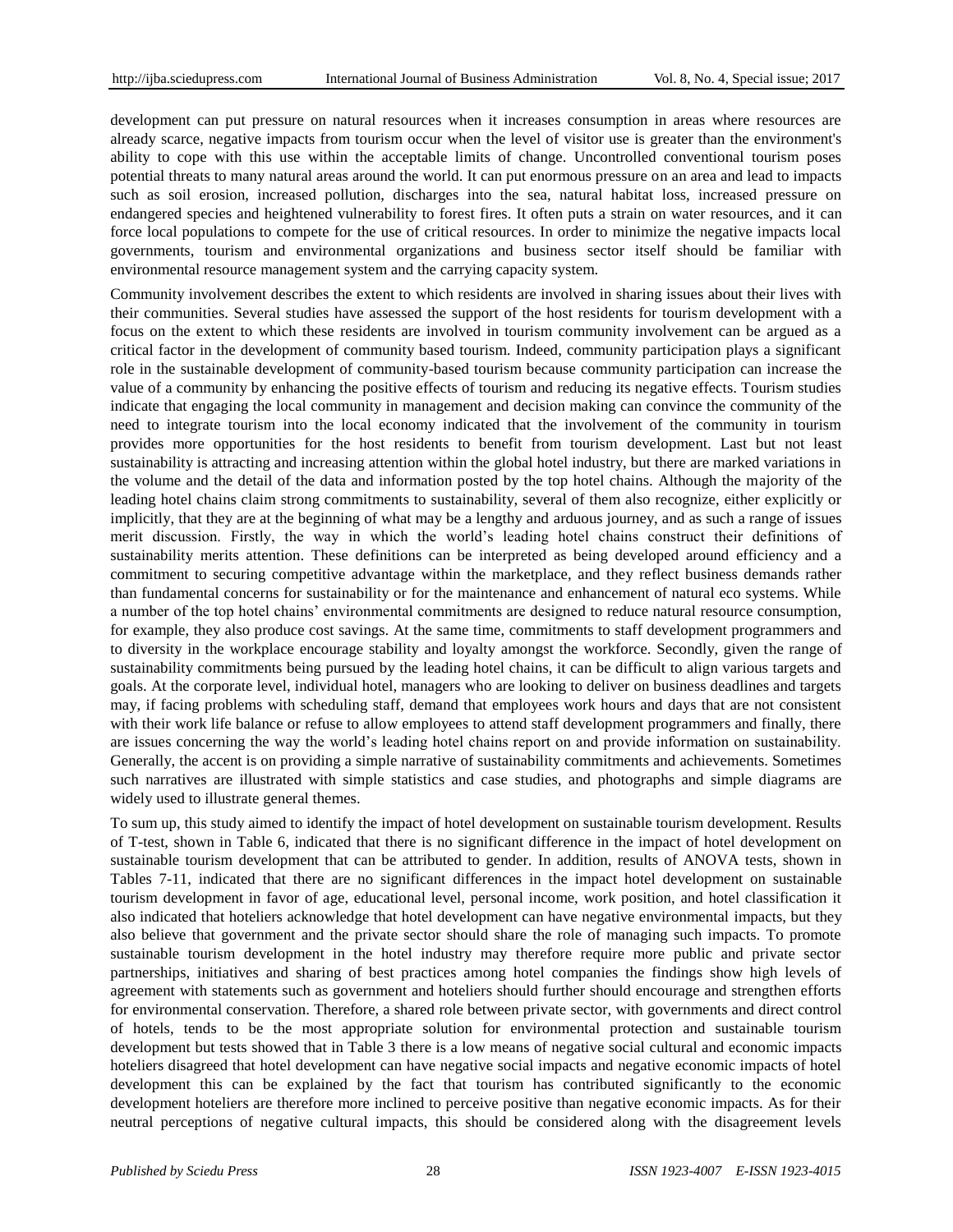expressed for negative social impacts however, hotel developers should not assume that sustainable tourism development will automatically be fostered by improving the environment or product quality or by keeping alive old traditions and cultural expressions of local communities while hoteliers perceive the impacts of hotel development to be mostly positive, achieving sustainability will require management of economic, cultural and social impacts. Therefore, hoteliers should consider a long term view of tourism planning and hotel development plans and test showed that there is a high means for long term planning that means that they are already considering that.

The investigation results about sustainable tourism environment are focused on several inherent challenges in applying the concept of sustainable tourism development to regional tourism industry. Nowadays the regional tourism industry is developing by using some sustainable tools the global partnership networking, green economy pillars, which makes easier way to manage tourism information and reveal structural market changes. Tourism environment serves also for contribution to sustainable regional development bringing people into closer contact with nature. Finally, descriptive and general indicators are pointing to the difficulties to investigate properly the sector impacts for sustainable tourism development. Such diversity of activities in regional level leads on findings on different sustainable tourism impacts, with the identification of positive and negative impacts. Their evaluation is required for maintenance the framework of national tourism industry with new findings for improving it by clustering.

The subjects of investigation in this study were located in Aqaba Jordan. This study did not test technological factors nor it did test all organizational factors and focused particularly on hotel management development capabilities, and top and middle management support for sustainable tourism practices. Hence, to gain a more in-depth understanding of the factors that influence sustainable development implementation, future studies should shed the light on the role of technological factors, and additional organizational factors. For instance, "sustainability mission" as being "to benefit this and future generations by actively managing our business through the lens of sustainability" and stresses that nowadays technology is a big part of tourism and hotel industry. Therefore, future study could assess the impact of technology development on hotel management development and sustainable tourism practices implementation. These calls are supported by several researchers such as Gold, et al. (2001); Jones, et al. (2014); and Migdadi, et al. (2015). Furthermore, several researchers consider the information systems and in particular the information technology (IT) and its flexibility as an enabler to achieve the desired competitive advantages, and as a crucial support to operational and strategic business decisions (Al Azmi, et al., 2012; Alenezi, et al., 2015; Alkalha, et al., 2012; Almajali & Tarhini, 2016; Altamony et al., 2012; Kateb, et al., 2015; Maqableh & Karajeh, 2014a, 2014b; Masa"deh, 2012,; Masa"deh, et al., 2016; Obeidat, et al., 2013; Shannak, et al., 2010, 2012a, 2012b; Tarhini et al., 2016; Vratskikh, et al., 2016); thus further research is required to examine the role of such IT applications in enhancing the managerial decisions. In addition, scholars (e.g. Masa"deh, et al. 2008; Hunaiti, et al., 2009; Masa"deh & Kuk, 2009; Alshurideh, et al., 2012; Hajir, et al., 2015; Kannan & Gharibeh, 2013; Masa'deh & Shannak, 2012; Masa"deh, et al. 2013; Masa"deh, et al. 2017; Obeidat, et al., 2012, 2016; Shannak & Alkour, 2012; Tarhini, et al., 2015) emphasize the need for large firms to integrate their IT systems with their KM strategies and processes in order to survive in their highly competitive business environments, which in turn could accelerate the managerial decisions as well.

#### **References**

- Abbasi, M. S., Elyas, T., & Shah, F. (2015). Impact of individualism and collectivism over the individual"s technology acceptance behaviour: A multi-group analysis between Pakistan and Turkey. *Journal of Enterprise Information Management*, *28*(6), 747-768. https://doi.org/10.1108/JEIM-12-2014-0124
- Al Azmi, N., Al-Lozi, M., Al-Zu"bi, Z., Dahiyat, S., & Masa"deh, R. (2012). Patients Attitudes toward Service Quality and its Impact on their Satisfaction in Physical Therapy in KSA Hospitals. *European Journal of Social Sciences*, *34*(2), 300-314.
- Al-Badi, A., & Al-Kaaf, W. (2017). Financial Incentives for Adopting Cloud Computing in Higher Educational Institutions. *Asian Social Science, 13*(4), 162-174. https://doi.org/10.5539/ass.v13n4p162
- Al-Badi, A., & Al-Sawaei, S. (2017). Utilizing Social Media to Encourage Domestic Tourism in Oman. *International Journal of Business and Management, 12*(4), 84-94. https://doi.org/10.5539/ijbm.v12n4p84
- Al-Badi, A. H., & Al-Qayoudhi, W. S. (2014). Adoption of social networks in business: Study of users and potential users in Oman. *The International Business & Economics Research Journal (Online)*, *13*(2), 401-415. https://doi.org/10.19030/iber.v13i2.8457
- Al-Dmour, R., & Obeidat, B. (2015). Strategic IT-Business Alignment as Managers" Explorative and Ecploitative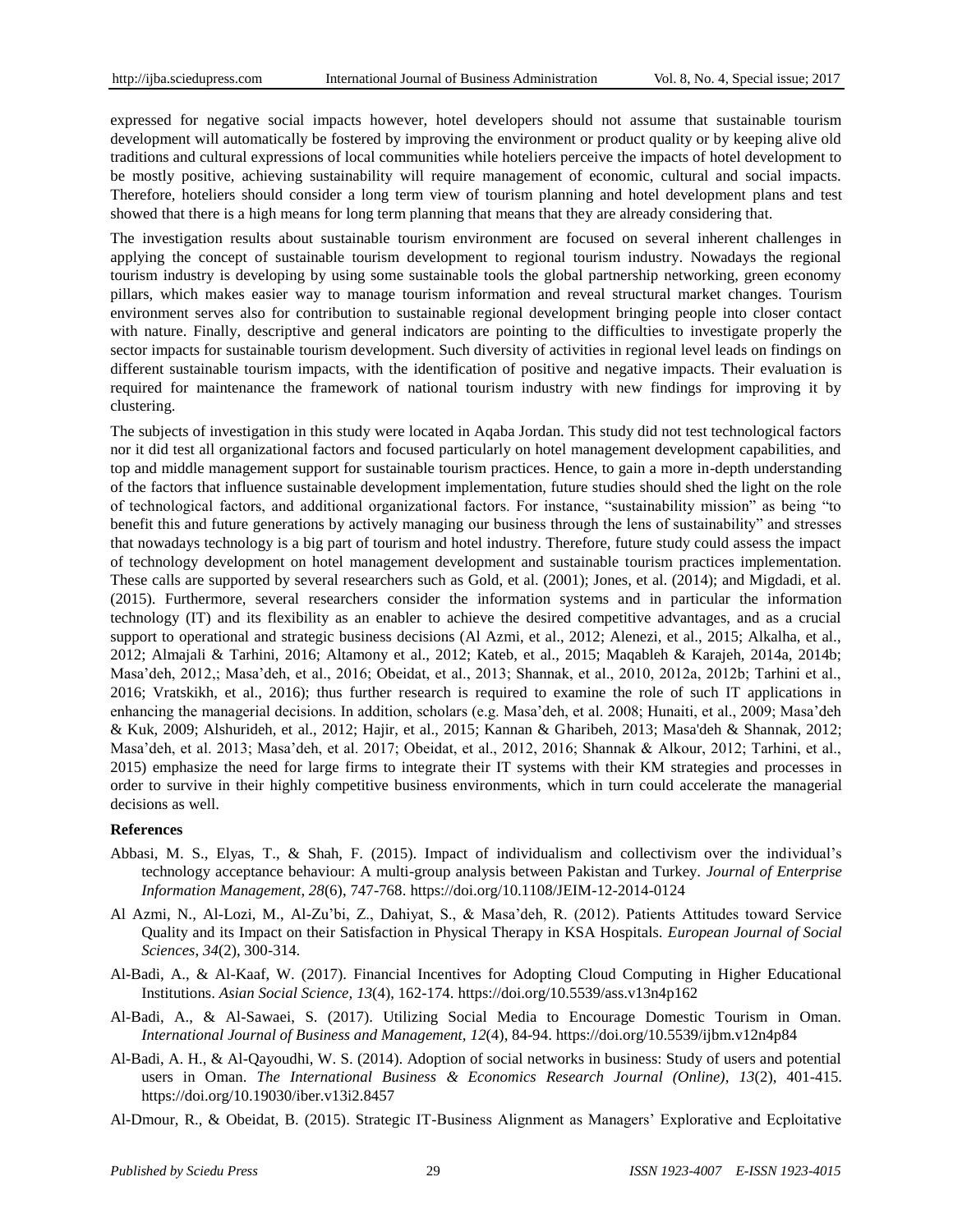Strategies. *European Scientific Journal, 11*(7), 437-457

- Al-Dmour, H., Al-Madani, S., Alansari, I., & Al-Dmour, R. (2016). Factors Affecting the Effectiveness of Cause-Related Marketing Campaign: Moderating Effect of Sponsor-Cause Congruence. *International Journal of Marketing Studies*, 8(5), 114-127. https://doi.org/10.5539/ijms.v8n5p114
- Alenezi, H., Masa"deh, R. Alalwan, A., & Al-Qirim, N. (2017). Factors Affecting e-Government Adoption in Kuwait: A Qualitative study. *Electronic Journal of e-Government*, *15*(2), 84-102.
- Alenezi, H., Tarhini, A., & Masa"deh, R. (2015). Investigating the Strategic Relationship between Information Quality and E-Government Benefits: A Literature Review. *International Review of Social Sciences and Humanities, 9*(1), 33-50.
- Alkalha, Z., Al-Zu"bi, Z., Al-Dmour, H., & Alshurideh, M. (2012). Investigating the Effects of Human Resource Policies on Organizational Performance: An Empirical Study on Commercial Banks Operating in Jordan. *European Journal of Economics, Finance and Administrative Sciences*, *51*, 44-64.
- Allam, M., & Elyas, T. (2016). Perceptions of Using Social Media as an ELT Tool among EFL Teachers in the Saudi Context. *English Language Teaching*, *9*(7), 1-9. https://doi.org/10.5539/elt.v9n7p1
- Almajali, D., & Tarhini, A. (2016). Antecedents of ERP Systems Implementation Success: A Study on Jordanian Healthcare Sector. *Journal of Enterprise Information Management*, *29*(4), 549-565.
- Al-Mukhaini, E. M., Al-Qayoudhi, W. S., & Al-Badi, A. H. (2014). Adoption of social networking in education: A study of the use of social networks by higher education students in Oman. *Journal of International Education Research*, *10*(2), 143-155. https://doi.org/10.19030/jier.v10i2.8516
- Al-Qirim, M., Rouibah, K., Serhani, M. A., Yammahi, A. R., & Yammahi, M. A. (2017). Towards a Personality Understanding of Information Technology Students and their IT Learning in UAE University. *Education and Information Technologies*, 1-12. https://doi.org/10.1007/s10639-017-9578-1
- Al-Qirim, N., Rouibah, K., Serhani, M. A., Yammahi, A. R., & Yammahi, M. A. (2017). Learning Orientations of IT Higher Education Students in UAE University. *Education and Information Technologies*, 1-14. https://doi.org/10.1007/s10639-017-9589-y
- Al-Qirim N., Tarhini, A., & Rouibah, K. (2017). Determinants of Big Data Adoption and Success. In *International Conference on Communications and Future Internet (ICCFI 2017)*. Jeju Island, South Korea, 10-13 August.
- Alqahtani, M. A., Al-Badi, A. H., & Mayhew, P. J. (2012). The Enablers and Disablers of E-Commerce: Consumers" Perspectives. *The Electronic Journal of Information Systems in Developing Countries*, *54*(1), 1-25.
- Alrowwad, A., Obeidat, B.Y., & Aqqad, N. (2017). The impact of transformational leadership on organizational performance via the mediating role of corporate social responsibility: A structural equation modeling approach. *International Business Research, 10*(1), 199-221. https://doi.org/10.5539/ibr.v10n1p199
- Alshurideh, M., Masa'deh, R., & Alkurdi, B. (2012). The Effect of Customer Satisfaction on Customer Retention in the Jordanian Mobile Market: An Empirical Investigation. European Journal of Economics, *Finance and Administrative Sciences*, *47*, 69-78.
- Altamony, H., Alshurideh, M., & Obeidat, B. (2012). Information Systems for Competitive Advantage: Implementation of an Organizational Strategic Management Process. *Proceedings of the 18th IBIMA Conference on Innovation and Sustainable Economic Competitive Advantage: From Regional Development to World Economic*, Istanbul, Turkey, 9th-10th May.
- Altamony, H., Al-Salti, Z., Gharaibeh, A., & Elyas, T. (2016). The relationship between Change Management Strategy and Successful Enterprise Resource Planning (ERP) Implementations: A Theoretical Perspective. *International Journal of Business Management and Economic Research*, *7*(4), 690-703.
- Bagozzi, R., & Yi, Y. (1988). On the Evaluation of Structural Evaluation Models. *Journal of the Academy of Marketing Science*, *16*(1), 74-94. https://doi.org/10.1007/BF02723327
- Bisharat, H., Obeidat, B.Y., Alrowwad, A., Tarhini, A., & Mukattash, I. (2017). The Effect of Human Resource Management Practices on Organizational Commitment in Chain Pharmacies in Jordan. *International Journal of Business and Management, 12*(1), 50-67. https://doi.org/10.5539/ijbm.v12n1p50
- Creswell, J. (2009). *Research Design: Qualitative, Quantitative, and Mixed Methods Approaches* (3rd ed.). Thousand Oaks: Sage Publications.
- El-Masri, M., & Tarhini, A. (2015). A Design Science Approach to Gamify Education: From Games to Platforms.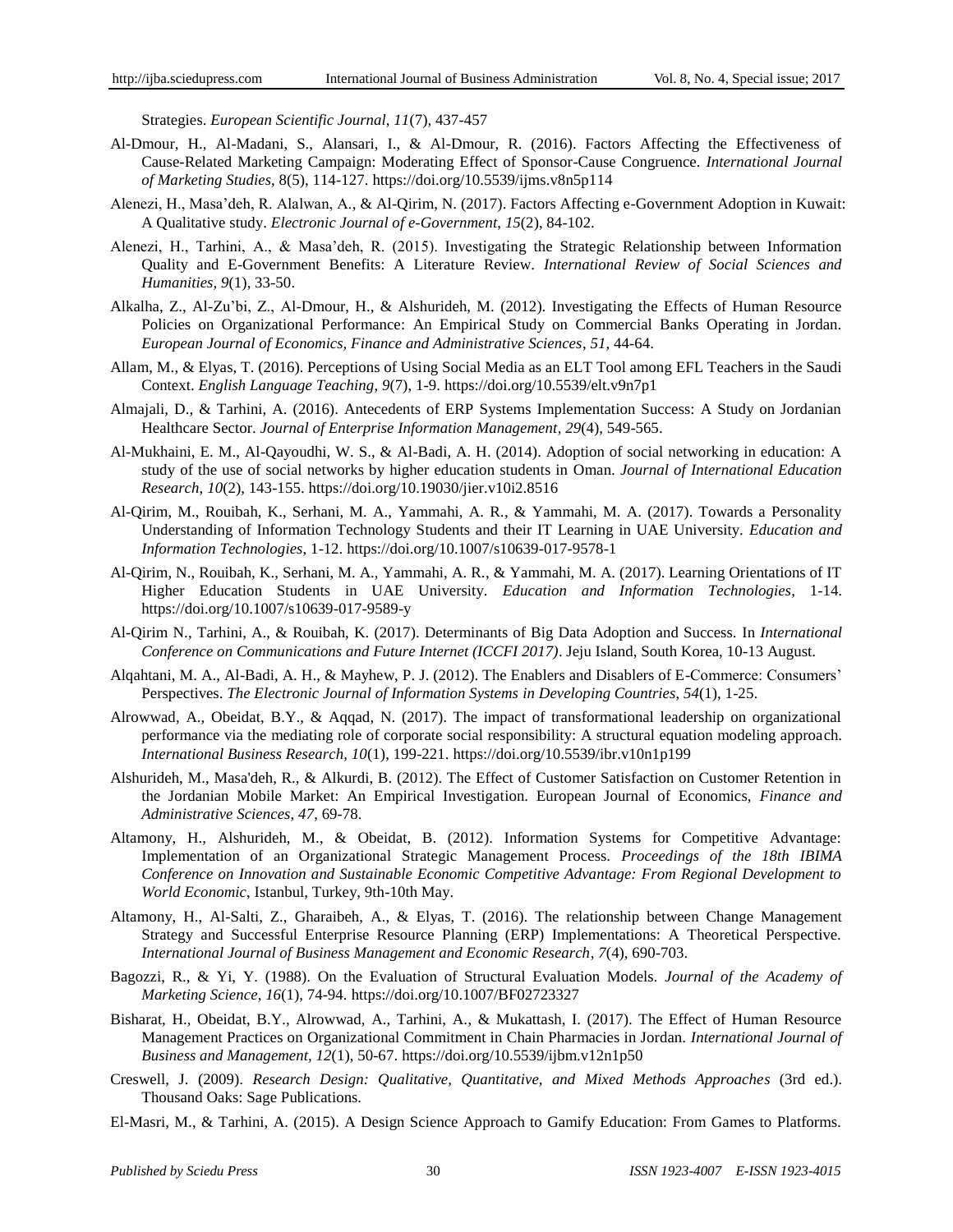*Twenty-Third European Conference on Information Systems (ECIS)*, Münster, Germany. 26-29 May 2015.

- El-Masri, M., & Tarhini, A. (2017). Factors affecting the adoption of e-learning systems in Qatar and USA: Extending the Unified Theory of Acceptance and Use of Technology 2 (UTAUT2*). Educational Technology Research and Development*, *65*(3), 743-763. https://doi.org/10.1007/s11423-016-9508-8
- El-Masri, M., Orozco, J., & Tarhini, A. (2015). The Impact of IS-Business Alignment Practices on Organizational Choice of IS-Business Alignment Strategies. The *19th Pacific Asia Conference on Information Systems (PACIS 2015)*, Paper 215, Singapore, 6-9 July 2015.
- Elyas, T., & Picard, P. (2012). Teaching and Moral Tradition in Saudi Arabia: A Paradigm of Struggle or Pathway towards Globalization?. *Procedia - Social and Behavioral Sciences*, *41*, 1083-1086.
- Fedai, L., Daglı, G., Altınay, Z., & Altınay, F. (2017). The examination of occupational burnout and job satisfaction of the physical education teachers. *International Journal of Economic Perspectives*, *11*(1), 12-26.
- García-Pozo, A., Sánchez- Ollero, J-L., & Marchante-Mera, A. (2013). Environmental Sustainability Measures and their Impact on Hotel Room Pricing in Andalusia (Southern Spain). *Environmental Engineering and Management Journal*, *12*(10), 1971-1978.
- Gold, A.H., Malhotra, A., & Segars, A.H. (2001). Knowledge Management: An Organizational Capabilities Perspective. *Journal of Management Information Systems*, *18*(1), 185-214. https://doi.org/10.1080/07421222.2001.11045669
- Hajir, J., Obeidat, B., & Al-dalahmeh, M. (2015). The Role of Knowledge Management Infrastructure in Enhancing Innovation at Mobile Telecommunication Companies in Jordan. *European Journal of Social Sciences*, *50*(3), 313-330.
- Hamoud, M., Akour, M. A., & Al-Salti, Z. (2016). Developing the Main Knowledge Management Process via Social Media in the IT Organisations: A Conceptual Perspective. *International Journal of Business Administration*, *7*(5), 49-64.
- Hassouna, M., Elyas, T., & Abou Trab, M. S. (2015). Customer Churn in Mobile Markets: A Comparison of Techniques. *International Business Research, 8*(6), 224-237. https://doi.org/10.5539/ibr.v8n6p224
- Hussian, A., Elyas, T., & Nasseef, O. (2013). Research Paradigms: A Slippery Slope for Fresh Researchers. *Life Science Journal*, *10*(4), 2374-2381.
- Hunaiti, Z., Mansour, M., & Al-Nawafleh. (2009). Electronic Commerce Adoption Barriers in Small and Medium-Sized Enterprises (SMEs) in Developing Countries: The Case of Libya. *IBIMA Business Review*, *2*(5), 37-45.
- Jones, P., Hillier, D., & Comfort, D. (2014). Sustainability in the Global Hotel Industry. *International Journal of Contemporary Hospitality Management*, *26*(1), 5-17. https://doi.org/10.1108/IJCHM-10-2012-0180
- Kanaan, R., & Gharibeh, A. (2013). The Impact of Knowledge Sharing Enablers on Knowledge Sharing Capability: An Empirical Study on Jordanian Telecommunication Firms. *European Scientific Journal*, *9*(22), 237-258.
- Kasimu, A.B., Zaiton, S., & Hassan, H. (2012). Hotels Involvement in Sustainable Tourism Practices in Klang Valley, Malaysia. *International Journal of Economics and Management*, *6*(1), 21-34.
- Kateb, M., Swies, R., Obeidat, B., & Maqableh, M. (2015). An Investigation on the Critical Factors of Information System Implementation in Jordanian Information Technology Companies. *European Journal of Business and Management*, *7*(36), 11-28.
- Lee, T. (2013). Influence Analysis of Community Resident Support for Sustainable Tourism Development. *Tourism Management*, *34*, 37-46. https://doi.org/10.1016/j.tourman.2012.03.007
- Mahadeen, B., Al-Dmour, R., & Obeidat, B. Y. (2016). Examining the effect of the Organization"s Internal Control System on Organizational Effectiveness: A Jordanian empirical study. *International Journal of Business Administration*, *7*(6), 22-41. https://doi.org/10.5430/ijba.v7n6p22
- Maqableh, M., & Karajeh, H. (2014a). Job Scheduling for Cloud Computing Using Neural Networks. *Communications and Network*, *6*(3), 191. https://doi.org/10.4236/cn.2014.63021
- Maqableh, M., & Karajeh, H. (2014b). A Theoretical Perspective on the Relationship between Leadership Development, Knowledge Management Capability, and Firm Performance. *Asian Social Science*, *10*(6), 128.
- Masa"deh, R. (2013). The Impact of Information Technology Infrastructure Flexibility on Firm Performance: An Empirical Study of Jordanian Public Shareholding Firms. *Jordan Journal of Business Administration*, *4*(2),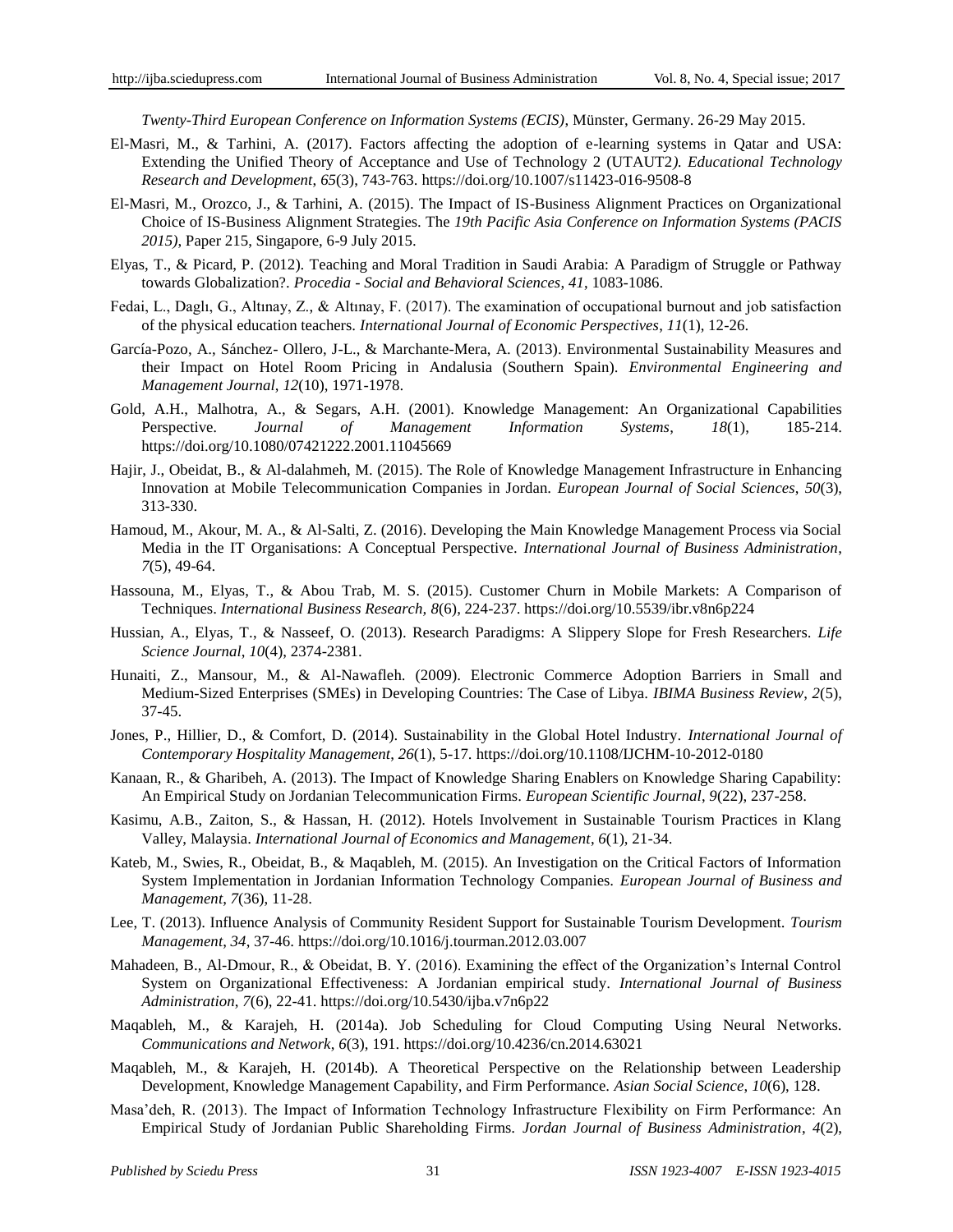204-224. https://doi.org/10.12816/0002054

- Masa"deh, R., & Kuk, G. (2009). Antecedents and Intermediaries between Strategic Alignment and Firm Performance. *Conference of the Academy of Management Annual Meeting (AOM)*, Illinois, Chicago, USA.
- Masa"deh, R., Gharaibeh, A., Maqableh, M., & Karajeh, H. (2013a). An Empirical Study of Antecedents and Outcomes of Knowledge Sharing Capability in Jordanian Telecommunication Firms: A Structural Equation Modeling Approach. *Life Science Journal*, *10*(4), 2284-2296.
- Masa"deh, R., Hunaiti, Z., & Bani Yaseen, A. (2008). An Integrative Model Linking IT-Business Strategic Alignment and Firm Performance: The Mediating Role of Pursuing Innovation and Knowledge Management Strategies. *Communications of the International Business Information Management Association (IBIMA) Journal*, *2*(24), 180-187.
- Masa"deh, R., Shannak, R., & Maqableh, M. (2013b). A Structural Equation Modeling Approach for Determining Antecedents and Outcomes of Students" Attitude toward Mobile Commerce Adoption. *Life Science Journal*, *10*(4), 2321-2333.
- Masa"deh, R., Tayeh, M., Al-Jarrah, I., & Tarhini, A. (2015c). Accounting vs. Market-based Measures of Firm Performance Related to Information Technology Investments. *International Review of Social Sciences and Humanities*, *7*(2), 129-145.
- Masa'deh, R. (2012). The Impact of Management Information Systems (MIS) on Quality Assurance (QA): A Case Study in Jordan. *International Journal of Information, Business, and Management*, *5*(4), 93-110.
- Masa'deh, R., & Shannak, R. (2012). Intermediary Effects of Knowledge Management Strategy and Learning Orientation on Strategic Alignment and Firm Performance. *Research Journal of International Studies*, *8*(3), 112-128.
- Masa'deh, R., Gharaibeh, A., Tarhini, A., & Obeidat, O. (2015a). Knowledge Sharing Capability: A Literature Review. In *Fourth Scientific & Research Conference on New Trends in Business, Management and Social Sciences*, Istanbul, Turkey, 19-20 September 2015 (pp. 1-16). https://doi.org/10.2139/ssrn.2696924
- Masa'deh, R., Obeidat, B., & Tarhini, A. (2016). A Jordanian Empirical Study of the Associations among Transformational Leadership, Transactional Leadership, Knowledge Sharing, Job Performance, and Firm Performance: A Structural Equation Modelling Approach. *Journal of Management Development*, *35*(5), 681-705. https://doi.org/10.1108/JMD-09-2015-0134
- Masa'deh, R., Obeidat, B., Al-Dmour, R., & Tarhini, A. (2015b). Knowledge Management Strategies as Intermediary Variables between IT-Business Strategic Alignment and Firm Performance. *European Scientific Journal*, *11*(7), 344-368.
- Masa'deh, R., Shannak, R., Maqableh, M., & Tarhini, A. (2017). The Impact of Knowledge Management on Job Performance in Higher Education: The Case of the University of Jordan. *Journal of Enterprise Information Management*, *30*(2), 244-262. https://doi.org/10.1108/JEIM-09-2015-0087
- Migdadi, M., Al-Hujran, O., & Aloudat, A. (2015). An Empirical Assessment of the Antecedents of Electronic-Business Implementation and the Resulting Organizational Performance. *Internet Research*, *26*(3), 33-57.
- Nassar, B., & Arzoky, M. (2015). An Empirical Analysis of the Seasonal Patterns in Aggregate Directors' Trades. *International Journal of Economics and Finance*, *7*(9), 59-84. https://doi.org/10.5539/ijef.v7n9p59
- Obeidat, B. Y., Hashem, L., Alansari, I, & Al-Salti, Z. (2016). The Effect of Knowledge Management Uses on Total Quality Management Practices: A Theoretical Perspective. *Journal of Management and Strategy, 7*(4), 18-29. https://doi.org/10.5430/jms.v7n4p18
- Obeidat, B., Al-Suradi, M., & Tarhini, A. (2016). The Impact of Knowledge Management on Innovation: An Empirical Study on Jordanian Consultancy Firms. *Management Research Review, 39*(10), 1214-1238.
- Obeidat, B., El-Rimawi, S., Maqableh, M., & Al-Jarrah, I. (2013). Evaluating the Profitability of the Islamic Banks in Jordan. *European Journal of Economics, Finance and Administrative Sciences, 56,* 27-36.
- Obeidat, B., Sweis, R., Zyod, D., & Alshurideh, M. (2012). The Effect of Perceived Service Quality on Customer Loyalty in Internet Service Providers in Jordan. *Journal of Management Research, 4*(4), 224-242.
- Obeidat, B.Y., Al-Sarayrah, S., Al-Salti, Z., & Sweis, R. (2016). Cultural Influence on Strategic Human Resource Management Practices: A Jordanian case study. *International Business Research*, *9*(10), 94-114. https://doi.org/10.5539/ibr.v9n10p94